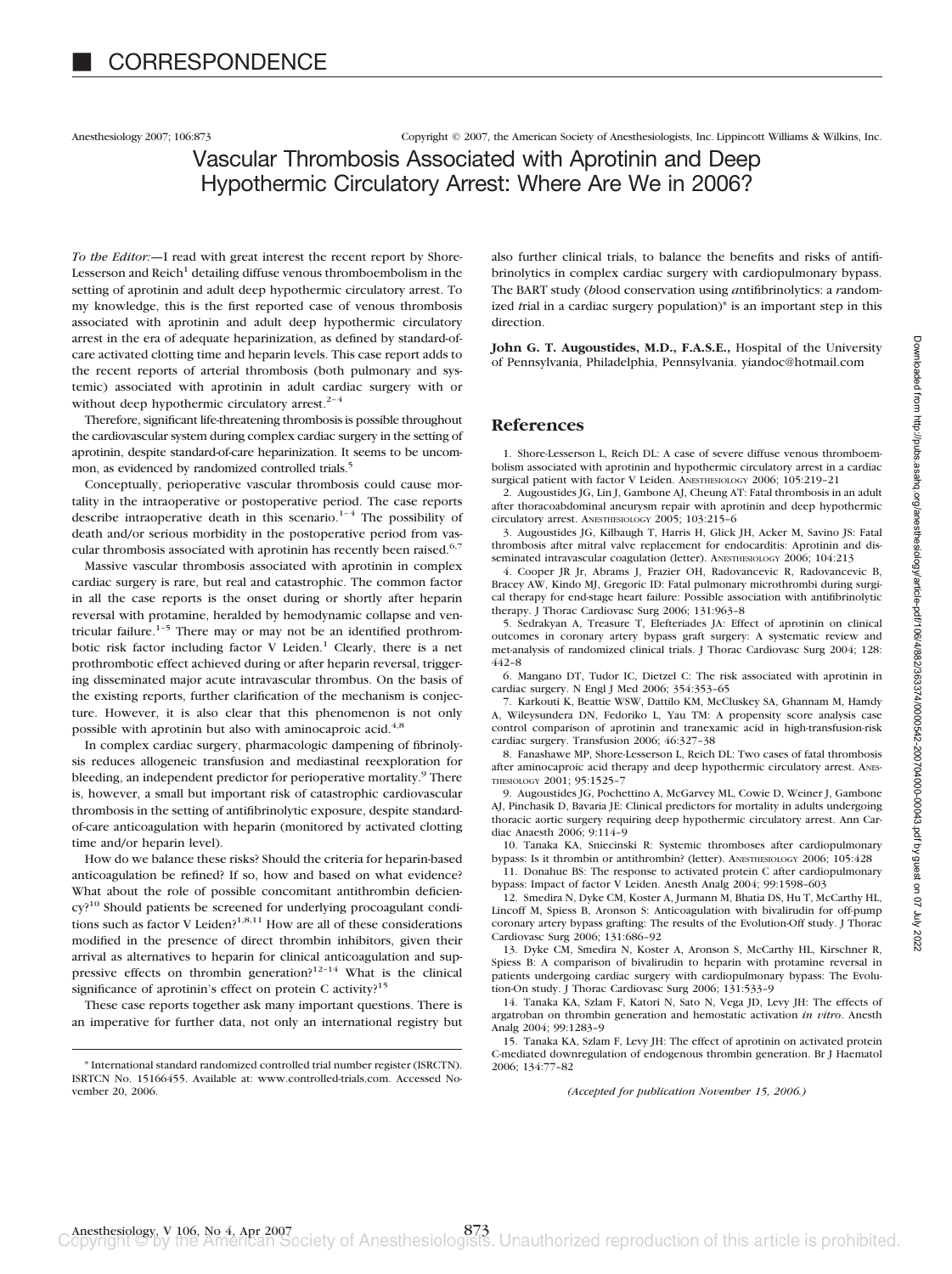Anesthesiology 2007; 106:874 Copyright © 2007, the American Society of Anesthesiologists, Inc. Lippincott Williams & Wilkins, Inc.

# Thrombosis after Hypothermic Circulatory Arrest for Cardiovascular Surgery, Antifibrinolytic Drugs, and **Thrombophilia**

*To the Editor:—*We read with great interest the report of Shore-Lesserson and  $Reich<sup>1</sup>$  regarding a fatal case of venous thromboembolism during cardiac surgery with hypothermic circulatory arrest associated with the use of aprotinin in a patient diagnosed, with postmortem analysis, as a carrier of factor V Leiden. The same authors had previously described two fatal cases of intraoperative thrombosis in patients undergoing the same surgical procedure and treated with -aminocaproic acid: One of the two patients was a postmortemdiagnosed carrier of the factor V Leiden mutation.<sup>2</sup> Because of the occurrence over a 3-yr period of four fatal thrombotic events in cardiovascular patients operated on with hypothermic circulatory arrest and treated with antifibrinolytic drugs, the authors of these reports are now screening for the factor V Leiden mutation all patients scheduled to undergo elective surgical procedures requiring hypothermic circulatory arrest to avoid the use of antifibrinolytic drugs in patients who are carriers of the mutation.

It has been proposed to classify the major hereditary prothrombotic conditions in two major groups, including hereditary deficiencies of natural anticoagulants and hereditary disorders associated with increased function of coagulation factors.3 The factor V Leiden mutation, which renders activated factor V resistant to proteolysis by activated protein C, belongs to the second group of inherited prothrombotic conditions and is frequently observed in white but not in Asian or African people.<sup>4</sup> Whereas many subjects with deficiency of natural anticoagulants experience venous thromboembolism before the age of 60 yr, only a minority of factor V Leiden carriers will ever develop thromboembolic events.<sup>3</sup> If factor V Leiden plays a contributory role in the development of intraoperative thrombosis in patients undergoing cardiac surgery with hypothermic circulatory arrest and receiving antifibrinolytic drugs, then patients with deficiency of natural anticoagulants should be at even greater risk, also given the effect of hemodilution. In addition, screening for the prothrombin G20210A mutation should also be recommended, because the associated hyperprothrombinemia has been shown to inhibit plasma fibrinolysis through a thrombin activatable fibrinolysis inhibitor-mediated mechanism.<sup>5</sup> On a costbenefit basis, screening of the general population for thrombophilia defects is ineffective, and it is currently a matter of debate whether such screening should be performed even in patients with venous thromboembolic events.<sup>6</sup> In the absence of evidence-based data, caution against screening for factor V Leiden patients undergoing cardiovascular surgery with hypothermic circulatory arrest has already been suggested.<sup>7</sup> Before depriving patients at high risk for bleeding of the

proven antihemorrhagic effect of antifibrinolytic drugs, 8-10 we suggest the institution of an international registry of severe thrombotic complications occurring during cardiac surgery to study the prevalence and the possible causes of this surely underestimated phenomenon. If thrombophilia plays an important role, one would expect history of thromboembolism to be associated with an increased occurrence of this devastating complication of cardiac surgery.

**Valter Casati, M.D.,\* Piero Paolo Zanetti, M.D., Armando**  $*$ Policlinico valter.casati@policlinicodimonza.it

#### **References**

1. Shore-Lesserson L, Reich DL: A case of severe diffuse venous thromboembolism associated with aprotinin and hypothermic circulatory arrest in a cardiac surgical patient with factor V Leiden. ANESTHESIOLOGY 2006; 105:219–21

2. Fanashawe MP, Shore-Lesserson L, Reich DL: Two cases of fatal thrombosis after aminocaproic acid therapy and deep hypothermic circulatory arrest. ANES-THESIOLOGY 2001; 95:1525–7

3. Crowther MA, Kelton JG: Congenital thrombophilic states associated with venous thrombosis: A qualitative overview and proposed classification system. Ann Intern Med 2003; 138:128–34

4. Ridker PM, Miletich JP, Hennekens CH, Buring JE: Ethnic distribution of factor V Leiden in 4047 men and women: Implication for venous thromboembolism screening. JAMA 1997; 277:1305–7

5. Colucci M, Binetti BM, Tripodi A, Chantarangkul V, Semeraro N: Hyperprothrombinemia associated with prothrombin G20210A mutation inhibits plasma fibrinolysis through a TAFI-mediated mechanism. Blood 2004; 103:2157–61

6. Baglin T, Luddington R, Brown K, Baglin C: Incidence of recurrence venous thromboembolism in relation to clinical and thrombophilic risk factors: prospective cohort study. Lancet 2003; 362:523–6

7. Donahue BS: Thrombosis after deep hypothermic circulatory arrest with antifibrinolytic therapy: Is factor V Leiden the smoking gun? ANESTHESIOLOGY 2002; 97:760–1

8. Dumont E, Carrier M, Cartier R, Pellerin M, Poirier N, Bouchard D, Perrault LP: Repair of aortic false aneurysm using deep hypothermia and circulatory arrest. Ann Thorac Surg 2004; 78:117–21

9. Tweddell JS, Hoffman GM, Mussatto KA, Fedderly RT, Berger S, Jaquiss RD, Ghanayem NS, Frisbee SJ, Litwin SB: Improved survival of patients undergoing palliation of hypoplastic left heart syndrome: lessons learned from 115 consecutive patients. Circulation 2002; 106 (suppl 1):I82–9

10. Casati V, Sandrelli L, Speziali G, Calori G, Grasso MA, Spagnolo S: Hemostatic effects of tranexamic acid in elective thoracic aortic surgery: A prospective, randomized, double-blind, placebo-controlled study. J Thorac Cardiovasc Surg 2002; 123:1084–91

*(Accepted for publication November 15, 2006.)*

Anesthesiology 2007; 106:874-5 Copyright © 2007, the American Society of Anesthesiologists, Inc. Lippincott Williams & Wilkins, Inc.

*In Reply:—*We are pleased to respond to the comments that address our case report "A Case of Severe Diffuse Venous Thromboembolism Associated with Aprotinin and Hypothermic Circulatory Arrest in a Cardiac Surgical Patient with Factor V Leiden."1 We agree with Dr. Augoustides that thrombosis after cardiac surgery is a rare event, yet often fatal. When it is reported, it is temporally related to the reversal of heparin with protamine, presumably because the anticoagulant effect of heparin therapy is being neutralized and thus any "protective" effect from thrombosis is removed. Dr. Augoustides' suggestion that this may be the first report of venous thrombosis in association with

antifibrinolytic therapy is true with respect to the published literature; however, we know this complication to be dramatically underreported. Furthermore, it remains to be proven that thrombosis of the pulmonary artery is truly "arterial" pathology. Often, this complication is the result of venous thromboembolic phenomena that present as pulmonary thromboembolism.

The sheer volume of cardiac surgical procedures that are performed using antifibrinolytic therapeutic agents where no occult thrombosis occurs, further affirms the hypothesis put forth. That is, when lifethreatening thrombosis occurs in association with cardiac surgery and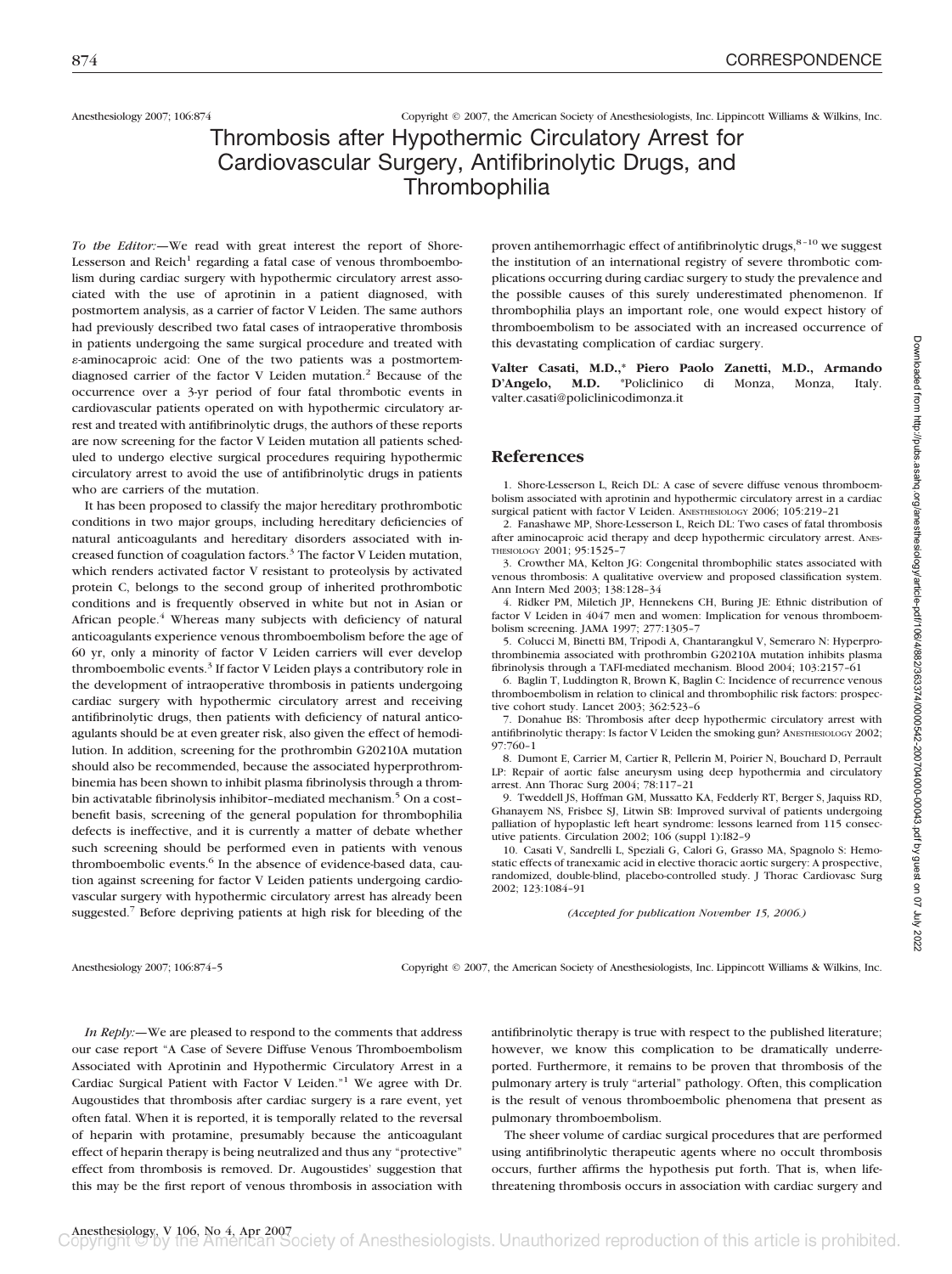antifibrinolytic therapy, there should be some other hypercoagulable predisposition responsible for tipping the balance in favor of thrombosis. This delicate balance between bleeding and thrombosis is steadied by procoagulant factors, anticoagulant factors, fibrinolysis, and platelet-related factors. Many of these previously undiagnosed adverse thrombotic outcomes are now prospectively being identified as heparin-induced thrombocytopenia type 2, as a result of better diagnostic techniques.2 This addresses Dr. Augoustides' question regarding the use of direct thrombin inhibitors. We would agree that better suppression of thrombin formation coupled with the avoidance of heparin would reduce the occurrence of many of these adverse thrombotic events.<sup>3</sup> The suggestion for an international registry for reporting of thrombotic events is commendable and would be supported by us. An international registry for deep hypothermia and circulatory arrest is also currently under investigation.

We also embrace the comments of Dr. Casati *et al.* in that they have also suggested a registry for the reporting of adverse thrombotic events. However, we do continue to support the screening of elective deep hypothermia and circulatory arrest patients in our institution. This represents a very small subset of cardiac surgical patients at any institution.<sup>4</sup> The cost is therefore not prohibitive, and the accuracy of testing is extremely high. Both the factor V Leiden mutation and the prothrombin mutation G20210A occur with a prevalence of 1– 8% in the European population and are even less prevalent in Asian and African-American persons. Therefore, the number of patients identified as positive will be small. Donahue *et al.*<sup>5</sup> have shown that patients with factor V Leiden can undergo cardiopulmonary bypass safely even with the use of antifibrinolytic drugs. In fact, these patients have less bleeding and may not *need* the benefit of antifibrinolytic agents, irrespective of the safety of this practice.<sup>5</sup> Therefore, the question arises: Is a patient with a genetic predisposition to hypercoagulability one that would be considered to benefit from the use of antifibrinolytic agents?

Dr. Casati *et al.* suggest that patients with a deficiency of anticoagulant activity would be at greater risk than those with an excess of procoagulant activity due to hemodilution. We do not necessarily agree with this conclusion and think that it is difficult to conjecture which groups of patients would be at highest risk for thrombosis. The

hemostasis system is rich with feedback mechanisms and protective pathways that act as fail-safe mechanisms to ensure normal clotting. When a patient has excess thrombotic activity, it is the fibrinolysis system that acts to restore the balance. If fibrinolysis is inhibited, coagulation can proceed unchecked.<sup>6,7</sup> However, a patient with deficient fibrinolysis (such as PAI-1 excess or the prothrombin mutation G20210A) already has ineffective fibrinolysis and thus relies on other functional anticoagulant pathways that are not pharmacologically inhibited to restore the balance. In cardiac surgical patients where the perturbations of the hemostasis system are extreme, we support that patients with a history of hypercoagulability should be screened so that appropriate hematologic management can be instituted.

**Linda Shore-Lesserson, M.D.,\* David L. Reich, M.D.** \*Montefiore Medical Center, Bronx, New York. lshore@montefiore.org

#### **References**

1. Shore-Lesserson L, Reich DL: A case of severe diffuse venous thromboembolism associated with aprotinin and hypothermic circulatory arrest in a cardiac surgical patient with factor V Leiden. ANESTHESIOLOGY 2006: 105:219-21

2. Bennett-Guerrero E, Slaughter TF, White WD, Welsby IJ, Greenberg CS, El-Moalem H, Ortel TL: Preoperative anti-PF4/heparin antibody level predicts adverse outcome after cardiac surgery. J Thorac Cardiovasc Surg 2005; 130: 1567–72

3. Spiess BD: Update on heparin-induced thrombocytopenia and cardiovascular interventions. Semin Hematol 2005; 42:S22–7

4. Hessner MJ, Luhm RA, Pearson SL, Endean DJ, Friedman KD, Montgomery RR: Prevalence of prothrombin G20210A, factor V G1691A (Leiden), and methylenetetrahydrofolate reductase (MTHFR) C677T in seven different populations determined by multiplex allele-specific PCR. Thromb Haemost 1999; 81:733–8

5. Donahue BS, Gailani D, Higgins MS, Drinkwater DC, George AL Jr: Factor V Leiden protects against blood loss and transfusion after cardiac surgery. Circulation 2003; 107:1003–8

6. Chandler W: The effects of cardiopulmonary bypass on fibrin formation and lysis: Is a normal fibrinolytic response essential? J Cardiovasc Pharmacol 1996; 27 (suppl 1):S63–8

7. Chandler WL, Velan T: Secretion of tissue plasminogen activator and plasminogen activator inhibitor 1 during cardiopulmonary bypass. Thromb Res 2003; 112:185–92

*(Accepted for publication November 15, 2006.)*

## Anesthesiology 2007; 106:875–6 Copyright © 2007, the American Society of Anesthesiologists, Inc. Lippincott Williams & Wilkins, Inc. Association of High Tidal Volume with Postpneumonectomy Failure

*To the Editor:—*I read with interest the article titled "Intraoperative Tidal Volume as a Risk Factor for Respiratory Failure after Pneumonectomy" by Fernández-Pérez et al.<sup>1</sup> This is an important article because the traditional approach to one-lung ventilation has been to deliver  $10 - 12$  ml/kg tidal volume.<sup>2</sup> As the authors pointed out, two previous studies reported that high intraoperative airway pressures during one-lung ventilation were associated with postoperative acute lung injury.<sup>3,4</sup> The study by Fernández-Pérez et al.<sup>1</sup> showed that larger tidal volumes were associated with a higher risk of postoperative respiratory failure. However, the largest tidal volume recorded on the chart was used in the analysis. This would most likely have been during two-lung ventilation, even if the tidal volume had been reduced during one-lung ventilation. If the tidal volume is not adjusted when initiating one-lung ventilation, the airway pressure will increase due to reduced compliance. It is possible that the ventilator will not deliver the full tidal volume, and then the largest recorded tidal volume would be the two-lung tidal volume. Data were missing in more than 20% of the cases in this study, but it may still have been useful to examine what data were available, because this is the critical time period, and apparently there still would have been more than 100 cases to analyze. It would be important to follow up this study with either a prospective,

randomized study using different tidal volumes during one-lung ventilation or even a retrospective study in which the tidal volumes can be definitely correlated with one-lung ventilation.

The authors stated that their most interesting finding was the association of both large tidal volume and greater fluid administration with postoperative respiratory failure. This makes sense in that the larger fluid administration can lead to pulmonary edema, once there is a capillary leak from a ventilator-induced injury. The authors hypothesized that the larger tidal volumes might have led to hypotension, which "forced" the anesthesiologists to administer more fluid. Although it is possible that resulting hypotension could have been treated with fluid, an alternative would have been infusion of a vasoconstrictor, such as phenylephrine. A more likely possibility is simply that the anesthesiologist who does not limit the tidal volumes or airway pressures during one-lung ventilation is less likely to be vigilant in limiting fluid administration. I do not understand, based on their data, how the authors concluded that even brief exposure to such ventilator settings could cause the postoperative complications.

**Steve Neustein, M.D.,** Mount Sinai Medical Center, New York, New York. steve.neustein@msnyuhealth.org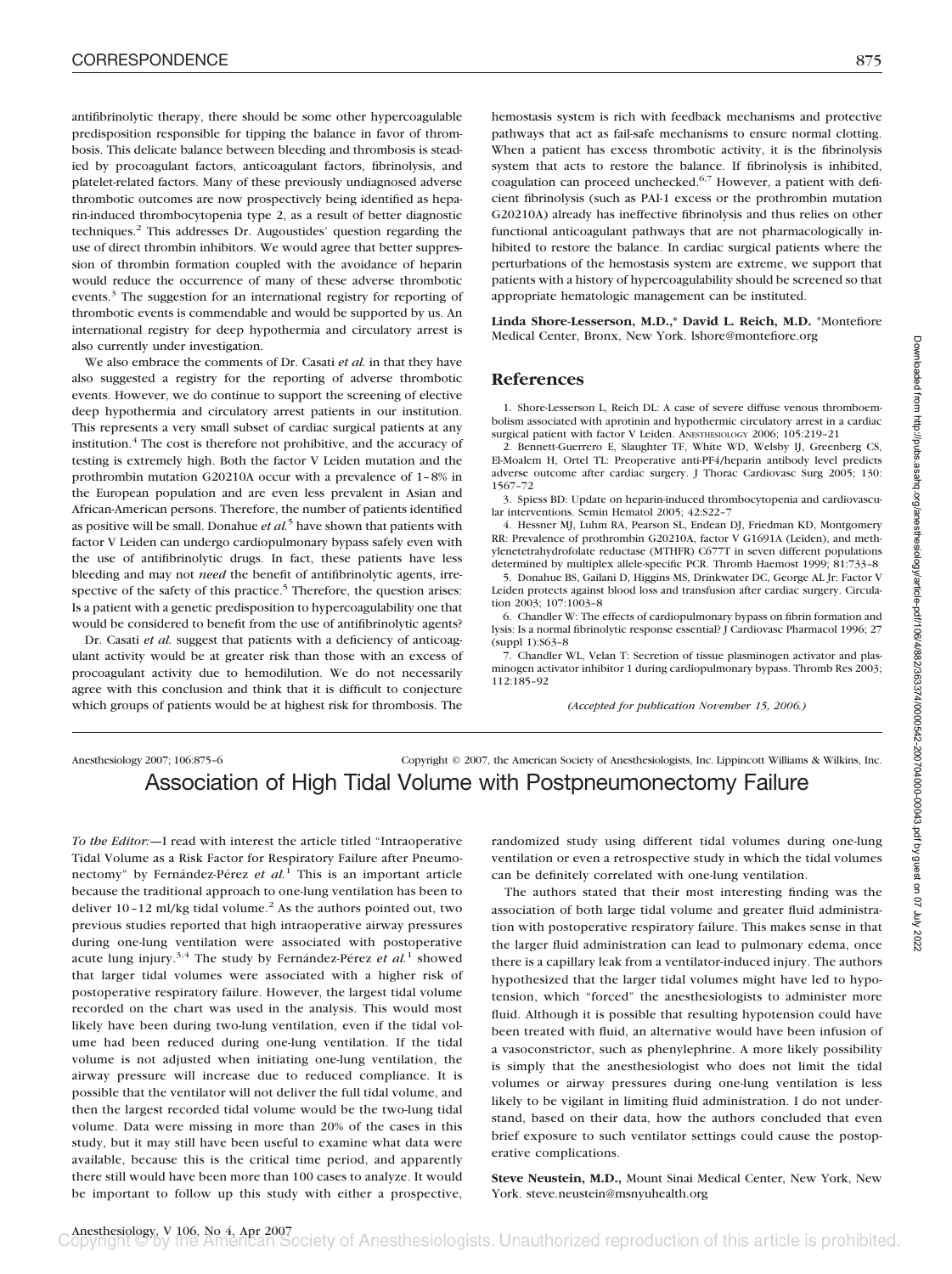#### **References**

1. Fernández-Pérez ER, Keegan MT, Brown D, Hubmayr RD, Gajic O: Intraoperative tidal volume as a risk factor for respiratory failure after pneumonectomy. ANESTHESIOLOGY 2006; 105:14–8

- 2. Brodsky JB, Fitzmaurice B: Modern anesthetic techniques for thoracic operations. World J Surg 2001; 25:162–6
- 3. Licker M, de Perrot M, Spiliopoulos A, Robert J, Diaper J, Chevalley C,

Tschopp JM: Risk factors for acute lung injury after thoracic surgery for lung cancer. Anesth Analg 2003; 97:1558–65

4. van der Werff YD, van der Houwen HK, Heijmans PJ, Duurkens VA, Leusink HA, van Heesewijk HP, de Boer A: Postpneumonectomy pulmonary edema: A retrospective analysis of incidence and possible risk factors. Chest 1997; 111: 1278–84

*(Accepted for publication November 15, 2006.)*

Anesthesiology 2007; 106:876 Copyright © 2007, the American Society of Anesthesiologists, Inc. Lippincott Williams & Wilkins, Inc.

*In Reply:—*We thank Dr. Neustein for his comments and appreciate the opportunity to reply.

We agree with Dr. Neustein that the absence of reliable data on airway pressures and tidal volumes during one-lung ventilation is a major limitation of our study. Indeed, we are currently undertaking a prospective cohort study in patients at high risk for postoperative pulmonary complications such as those undergoing lung resection to evaluate the cumulative exposure to potentially harmful intraoperative ventilator settings. This study includes a precise calculation of exposure during one-lung ventilation.

Our study design did not allow us to determine the mechanism of the observed interaction between the intraoperative tidal volume and fluid administration.<sup>1</sup>

A definitive trial to prove that intraoperative mechanical ventilation *per se* causes acute lung injury in humans would be difficult to design. Short-term large tidal volume mechanical ventilation during anesthesia has been associated with worsening pulmonary inflammatory response in experimental animal models.<sup>2,3</sup> Despite some controversies, corresponding human data support the hypothesis that even brief exposure to high-tidal-volume ventilation influences the inflammatory and coagulation response in the lung. $4-6$  In our study, postoperative respiratory failure in the group of patients receiving larger tidal volume was observed during surgery as short as 244 min (25% interquartile range). Although optimal ventilator settings in patients undergoing pneumonectomy are yet to be determined, we believe that to maximize patient safety, routine use of very large tidal volumes  $($  > 10 ml/kg predicted body weight) during two- and in particular during one-lung ventilation is potentially harmful and should be avoided.<sup>7-9</sup>

Evans R. Fernández Pérez, M.D.,\* Mark T. Keegan, **M.B.M.R.C.P.I., Daniel R. Brown, M.D., Ph.D., Rolf D. Hubmayr, M.D., Ognjen Gajic, M.D., M.Sc.** \*Mayo Clinic College of Medicine, Rochester, Minnesota. fernandez.evans@mayo.edu

#### **References**

1. Fernández-Pérez ER, Keegan MT, Brown DR, Hubmayr RD, Gajic O: Intraoperative tidal volume as a risk factor for respiratory failure after pneumonectomy. ANESTHESIOLOGY 2006; 105:14–8

2. Tsuno K, Prato P, Kolobow T: Acute lung injury from mechanical ventilation at moderately high airway pressures. J Appl Physiol 1990; 69:956–61

3. Mandava S, Kolobow T, Vitale G, Foti G, Aprigliano M, Jones M, Muller E: Lethal systemic capillary leak syndrome associated with severe ventilator-induced lung injury: An experimental study. Crit Care Med 2003; 31:885–92

4. Schilling T, Kozian A, Huth C, Buhling F, Kretzschmar M, Welte T, Hachenberg T: The pulmonary immune effects of mechanical ventilation in patients undergoing thoracic surgery. Anesth Analg 2005; 101:957–65

5. Wrigge H, Uhlig U, Zinserling J, Behrends-Callsen E, Ottersbach G, Fischer M, Uhlig S, Putensen C: The effects of different ventilatory settings on pulmonary and systemic inflammatory responses during major surgery. Anesth Analg 2004; 98:775–81

6. Choi G, Wolthuis EK, Bresser P, Levi M, van der Poll T, Dzoljic M, Vroom MB, Schultz MJ: Mechanical ventilation with lower tidal volumes and positive end-expiratory pressure prevents alveolar coagulation in patients without lung injury. ANESTHESIOLOGY 2006; 105:689–95

7. Ventilation with lower tidal volumes as compared with traditional tidal volumes for acute lung injury and the acute respiratory distress syndrome. The Acute Respiratory Distress Syndrome Network. N Engl J Med 2000; 342:1301–8 8. Dreyfuss D: Acute lung injury and mechanical ventilation: Need for quality assurance. Crit Care Med 2004; 32:1960–1

9. Gajic O, Dara SI, Mendez JL, Adesanya AO, Festic E, Caples SM, Rana R, St Sauver JL, Lymp JF, Afessa B, Hubmayr RD: Ventilator-associated lung injury in patients without acute lung injury at the onset of mechanical ventilation. Crit Care Med 2004; 32:1817–24

*(Accepted for publication November 15, 2006.)*

Anesthesiology 2007; 106:876–7 Copyright © 2007, the American Society of Anesthesiologists, Inc. Lippincott Williams & Wilkins, Inc.

Therapy in Postpuncture Meningitis

*To the Editor:—*We read with great interest the comprehensive overview by Baer<sup>1</sup> regarding post-dural puncture (bacterial) meningitis (PDPM). However, some questions can be raised regarding treatment recommendations for patients with PDPM.

The recommendation for empiric treatment that is made in this article follows Infectious Diseases Society of America guidelines for *Streptococcus pneumoniae* meningitis.<sup>2</sup> In these guidelines, use of vancomycin plus the third-generation cephalosporins ceftriaxone or cefotaxime is recommended with the addition of ampicillin in patients older than 50 yr.<sup>2</sup> Of the 179 reviewed cases in this article, indeed,

almost half had meningitis due to viridans streptococci; however, relatively high rates of *Staphylococcus aureus* (9 patients, 5%), *Pseudomonas aeruginosa* (8 patients, 4%), and *Enterococcus faecalis* (3 patients,  $2\%$ ) were also found.<sup>1</sup> This specific distribution of species stresses that PDPM should be regarded as a specific category of patients that most resembles the "standard" category of patients with recent neurosurgery.<sup>3,4</sup> In this category, recent guidelines recommend vancomycin plus ceftazidime. Ceftazidime, and not ceftriaxone or cefotaxime, has shown efficacy in several studies of patients with Pseudomonas meningitis.<sup>2,5</sup> Alternatively, one can use cefepime, which also has greater *in vitro* activity than the third-generation cephalosporins.<sup>2,5</sup>

In addition, Baer recommends the use of adjunctive dexamethasone in patients with PDPM.<sup>1</sup> In a recent European randomized clinical trial, adjunctive dexamethasone therapy reduced mortality from 15% to 7%.<sup>6</sup> Of the total of 301 included patients in this trial, 9 (3%) had meningitis

Dr. van de Beek is supported by research grants from the Meningitis Research Foundation, Bristol, United Kingdom (03/03) and the Meerwaldt Foundation, Utrecht, The Netherlands, and a personal grant from The Netherlands Organization for Health Research and Development (ZonMw), Den Haag, The Netherlands, NWO-Rubicon grant 2006 (019.2006.1.310.001).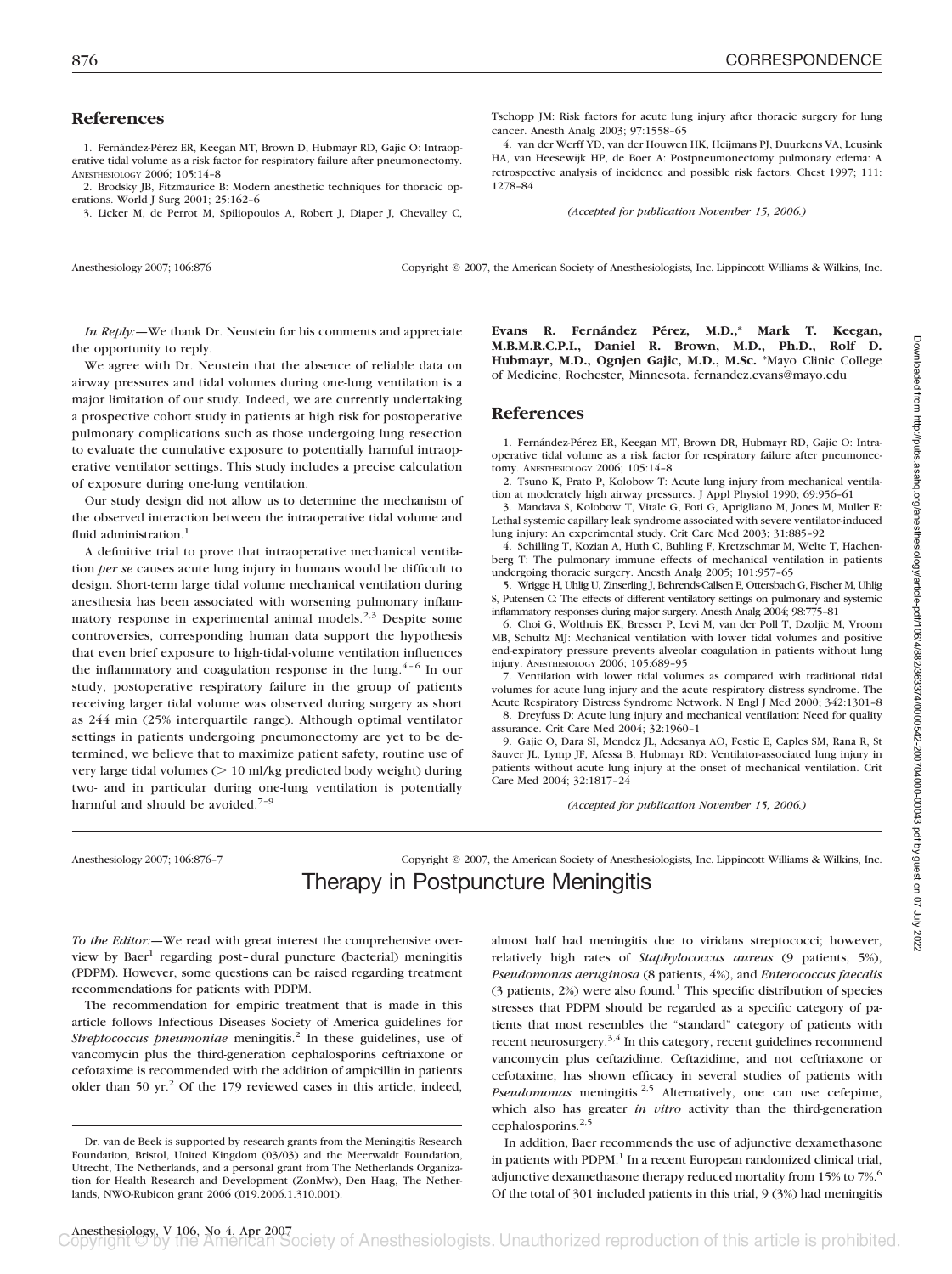due to viridans streptococci, and were partly described previously.<sup>7</sup> One of the 5 patients included in the placebo group died, *versus* 1 of the 4 in the dexamethasone group. Both patients died of *S. milleri* meningitis; others had meningitis due to *S. salivarius*  $(n = 4)$ , *S.* sanguis ( $n = 2$ ), and *S. oralis* ( $n = 1$ ) (van de Beek, unpublished, October 2006). In a recent quantitative review of the effect of adjunctive dexamethasone in adults with community-acquired bacterial meningitis that included the results of five clinical trials, treatment with dexamethasone was associated with a significant reduction in mortality and neurologic sequelae.<sup>8</sup> On basis of these data, dexamethasone is advised for patients with suspected or proven community-acquired bacterial meningitis and should be continued for 4 days, regardless of microbial cause.<sup>5</sup> However, PDPM has a different pathophysiology, and cerebrospinal fluid cultures yielded specific distribution of causative species, as compared with patients with community-acquired bacterial meningitis.1,9 Therefore, adjunctive dexamethasone is not recommended in the subgroup of patients with PDPM.

**Diederik van de Beek, M.D., Ph.D.,\* Jan de Gans, M.D., Ph.D.** \*Academic Medical Center, University of Amsterdam, Amsterdam, The Netherlands. d.vandebeek@amc.uva.nl or vandebeek.diederik@mayo.edu

#### **References**

1. Baer ET: Post– dural puncture bacterial meningitis. ANESTHESIOLOGY 2006; 105:381–93

2. Tunkel AR, Hartman BJ, Kaplan SL, Kaufman BA, Roos KL, Scheld WM, Whitley RJ: Practice guidelines for the management of bacterial meningitis. Clin Infect Dis 2004; 39:1267–84

3. Korinek AM, Baugnon T, Golmard JL, van Effenterre R, Coriat P, Puybasset L: Risk factors for adult nosocomial meningitis after craniotomy: Role of antibiotic prophylaxis. Neurosurgery 2006; 59:126–33

4. van de Beek D, de Gans J, Spanjaard L, Vermeulen M, Dankert J: Antibiotic guidelines and antibiotic use in adult bacterial meningitis in The Netherlands. J Antimicrob Chemother 2002; 49:661–6

5. van de Beek D, de Gans J, Tunkel AR, Wijdicks EF: Community-acquired bacterial meningitis in adults. N Engl J Med 2006; 354:44–53

6. de Gans J, van de Beek D: Dexamethasone in adults with bacterial meningitis. N Engl J Med 2002; 347:1549–56

7. Enting RH, de Gans J, Blankevoort JP, Spanjaard L: Meningitis due to viridans streptococci in adults. J Neurol 1997; 244:435–8

8. van de Beek D, de Gans J, McIntyre P, Prasad K: Steroids in adults with acute bacterial meningitis: A systematic review. Lancet Infect Dis 2004; 4:139–43

9. van de Beek D, de Gans J, Spanjaard L, Weisfelt M, Reitsma JB, Vermeulen M: Clinical features and prognostic factors in adults with bacterial meningitis. N Engl J Med 2004; 351:1849–59

*(Accepted for publication December 8, 2006.)*

Anesthesiology 2007; 106:877 Copyright © 2007, the American Society of Anesthesiologists, Inc. Lippincott Williams & Wilkins, Inc. Think about Room Air

*To the Editor:—*I read the articles "Post–Dural Puncture Bacterial Meningitis"1 and "Incidence of Epidural Hematoma, Infection, Neurologic Injury in Obstetric Patients with Epidural Analgesia/Anesthesia<sup>"2</sup> and the editorial "Gloved and Masked—Will Gowns Be Next? The Role of Asepsis during Neuraxial Instrumentation"3 in the August 2006 issue of ANESTHESIOLOGY. They are very informative with many excellent areas of discussion. However, it seems to me that there is one glaringly large area that was missed in all three articles. The issue is the source of contamination of the epidural space. It makes me shudder to see anesthesiologists inject room air, which may have a droplet from any of a dozen people's noses who have been in the room in the past hour! Many residents, not sure of the feel, will then inject several more milliliters. Then they wonder why they have a spotty block! But that is another issue. In my opinion, injecting air should have been clearly condemned, but it was not even mentioned. Three of the four deaths presented had multiple epidural attempts, at least some with inexperienced personnel. How many cubic centimeters of air were injected? Maybe the source of infection results from the combination of air plus a dural puncture. Was there an epidural attempt before the obstetric spinal case? The only thing that should be injected into the epidural space is sterile liquid that is filtered for glass. Preferring the feel of the air is not enough reason to use air for the loss-of-resistance technique. Are there any other reasons that are backed up with data for using air?

Rather than go through the inconvenience of learning the feel of the saline method, those practitioners continue to subject the patient to the risk of infection. This ban should include the hanging drop method. Although less air is entrailed, why allow any? It seems clear that the data show that room air has contaminated droplets and that injecting them into the epidural space is unnecessary and of greater risk than using saline. Of even more concern is how many other issues are out there, easily discovered, if we only followed up with our patients and accurately measured outcomes as we are morally obligated to, but rarely, do.

**David W. Edsall, M.D.,** Eastern Maine Medical Center, Bangor, Maine. edsalldw@aol.com

#### **References**

1. Baer ET: Post– dural puncture bacterial meningitis. ANESTHESIOLOGY 2006; 105:381–93

2. Ruppen W, Derry S, McQuay H, Moore A: Incidence of epidural hematoma, infection, and neurologic injury in obstetric patients with epidural analgesia/ anesthesia. ANESTHESIOLOGY 2006; 105:394–9

3. Hepner D: Gloved and masked—will gowns be next? The role of asepsis during neuraxial instrumentation (editorial). ANESTHESIOLOGY 2006; 105:241–3

*(Accepted for publication December 8, 2006.)*

Anesthesiology 2007; 106:877–8 Copyright © 2007, the American Society of Anesthesiologists, Inc. Lippincott Williams & Wilkins, Inc.

# Gloved and Masked—Will Gowns Be Next? Let the Data (Not Logic) Decide This Issue

*To the Editor:—*The editorial "Gloved and Masked—Will Gowns Be Next?" by Hepner<sup>1</sup> is both interesting and disconcerting. The main reason surgeons resist neuraxial anesthesia is because "It takes too long!" For this reason, it is frightening to see the rubric "Will gowns be next?" Demanding that anesthesiologists wear gowns to perform neuraxial anesthesia will, in my opinion, be the death knell for spinal and epidural anesthesia. Locating and donning a gown for these procedures will obviously not make doing them less time-consuming. More importantly, is it even necessary?

Despite outcome data demonstrating a 1:10,000 to 1:50,000 risk of post– dural puncture meningitis, Dr. Hepner bases his recommendations for using gowns during neuraxial anesthesia on logic: "we must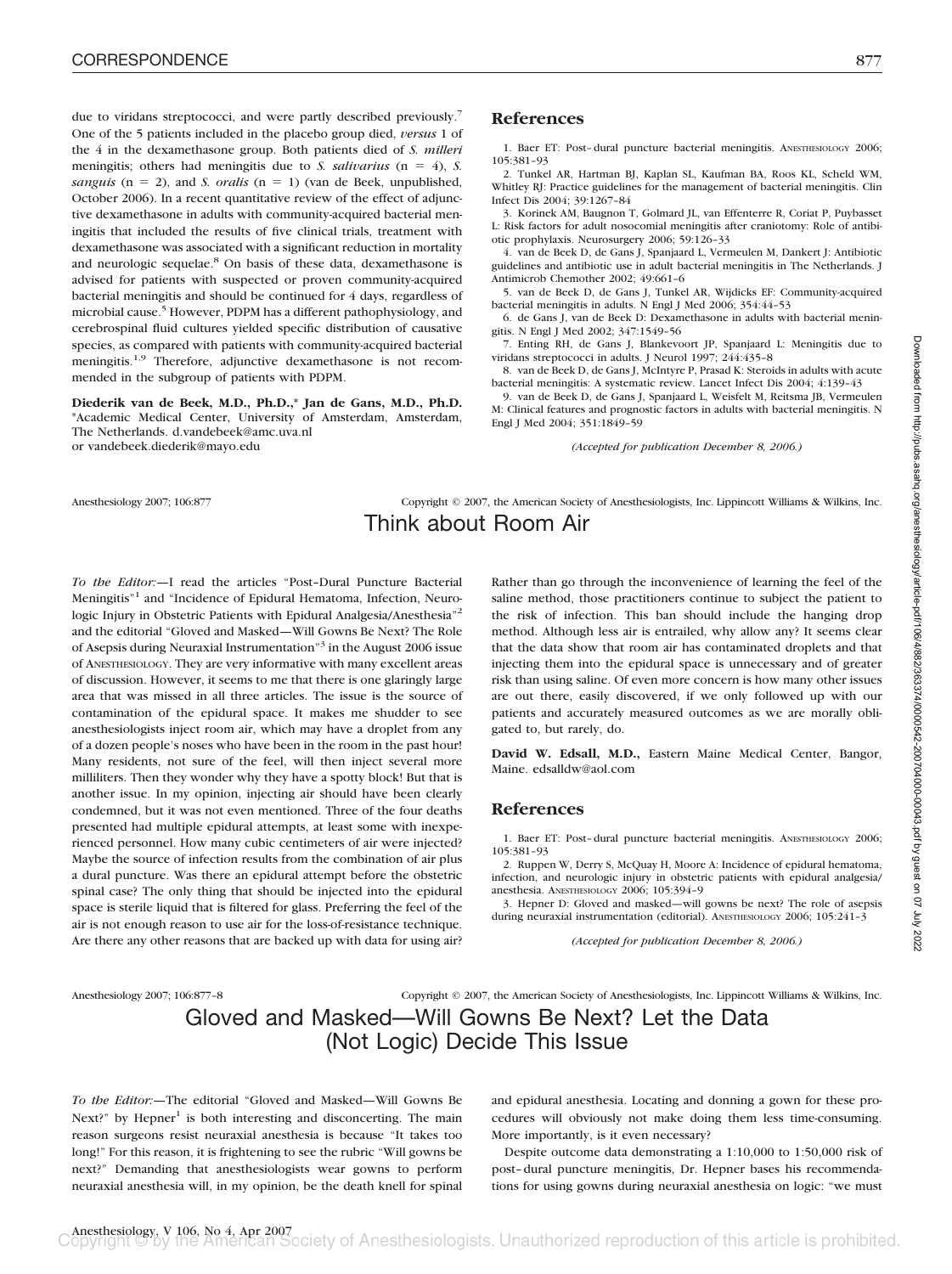institute uniform sterile safety practices that have been proven, or seem by common logic to be prudent, and continue to study techniques used in other arenas [infection owing to central venous catheters  $(CVCs)$ ] to determine their utility.<sup>"1</sup> That is, if gowns and full barriers are better for CVC insertions, it is logical that they are also good for neuraxial anesthesia.

In the study showing that full-barrier precautions (sterile gloves, long-sleeved sterile gown, mask, cap, and large sterile sheet drape) reduced the incidence of CVC-related bloodstream infection compared with standard precautions (sterile gloves and small drape), the incidences of infection were 4 of 176 patients (2.3%, full-barrier precautions) and 12 of 167 patients (7.2%, standard precautions).<sup>2</sup> The extrapolated CVC infection rate is 227:10,000 for full barrier and 718: 10,000 for standard barrier.

If the neuraxial anesthesia infection rates were the same as for CVC insertions, no one would argue against the use of neuraxial full-barrier precautions. However, infections associated with neuraxial anesthesia (assuming 1:10,000 with standard precautions) are 718 times less than the infection rate for CVC placement. Why do we need to look to the CVC data, which clearly are irrelevant to neuraxial infections, and why do we need to depend on logic when we have valid neuraxial outcome data? If a 1:10,000 infection risk for lumbar puncture is unacceptable, what risk is acceptable? How much better can we do with full-barrier precautions and at what cost? How will we know whether full-barrier precautions are better? Based on the data, one could argue that full barriers for neuraxial anesthesia are an illogical solution to a nonproblem.

I have done many spinals and epidurals during 25 yr of practice. Fortunately, none have caused an infection. However, my numbers are not close to approaching 10,000. It is encouraging to learn from Baer's  $data<sup>3</sup>$  that the odds that I will have an infection are exceedingly low. I wear gloves and a cap when doing neuraxial anesthesia. Although I have not routinely done so, I will wash my hands before putting on sterile gloves because that will apparently easily and conveniently further lessen any risk. On the other hand, I am resisting the donning of a gown until there is more than "logic" to justify it. Doing so will only jeopardize neuraxial anesthesia by making it take longer than it already does.

**Donald H. Lambert, Ph.D., M.D.,** Boston University Medical School, Boston Medical Center, Boston, donlam@fastmail.us or donald.lambert@bmc.org

#### **References**

1. Hepner DL: Gloved and masked—will gowns be next? The role of asepsis during neuraxial instrumentation. ANESTHESIOLOGY 2006: 105:241-3

2. Raad I, Hohn D, Gilbreath B, Suleiman N, Hill L, Bruso P, Marts K, Mansfield P, Bodey G: Prevention of central venous catheter-related infections by using maximal sterile barrier precautions during insertion. Infect Control Hosp Epidemiol 1994; 15:227–30

3. Baer ET: Post– dural puncture bacterial meningitis. ANESTHESIOLOGY 2006; 105:381–93

*(Accepted for publication December 8, 2006.)*

## Anesthesiology 2007; 106:878–9 Copyright © 2007, the American Society of Anesthesiologists, Inc. Lippincott Williams & Wilkins, Inc. Parturients Expect Safe and Clean Regional Anesthesia

*To the Editor:—*The largest single group of patients receiving central blockades worldwide is undoubtably parturients. Fortunately, serious complications are rare, as pointed out in two recent studies published in ANESTHESIOLOGY.<sup>1,2</sup>

Ruppen *et al.* found six epidural hematomas and justly considered these numbers inadequate to produce a robust estimate of event rates. Because of their study design, several cases reported in the literature are excluded from the statistical calculation performed in the metaanalysis. For example, the Closed Claims project included three spinal hematomas in obstetric patients.<sup>3</sup> Many other excluded cases occurred in patients with impaired coagulation due to preeclampsia or large blood loss, conditions that might predispose even to a spontaneous spinal hematoma.<sup>4-6</sup> Nonetheless, despite frequent bloody taps and thrombocytopenia, spinal hematoma is rare in obstetric patients.<sup>7,8</sup> The compliant spinal canal in a young individual permits the introduction of volumes that may cause severe symptoms and permanent damage in an older person with a stenotic spinal canal.

However, a healthy parturient receiving epidural blockade for pain relief might overnight turn into a patient with severe coagulopathy. The calculated low risk then no longer applies to this patient. Such was the case with one patient in our study<sup>9</sup>: After delivery, the epidural catheter was removed before transferring the patient to the intensive care unit for treatment of the syndrome of hemolysis, elevated liver enzymes, and low platelets, and the subsequent spinal hematoma was diagnosed with delay. The perception of low incidence in the healthy parturient contributes to underestimation of risk when she becomes affected by coagulopathy.

Whereas patient characteristics seem to influence development and outcome after some severe complications, such as spinal hematoma and epidural abscess, no predisposing conditions are found for iatrogenic meningitis. Purulent meningitis will develop in any patient, however healthy, if bacteria are introduced into the spinal fluid, devoid of any immunologic defense. Dr. Baer's comprehensive review of post– dural puncture meningitis (PDPM) includes reports of three tragic and unnecessary deaths in previously healthy obstetric patients. These cases could reflect a higher incidence of PDPM due to lower hygienic standards in the obstetric setting, lower diagnostic preparedness, or higher motivation to report these cases. Finally, the parturient could be at higher risk of developing PDPM. The reason being that --hemolytic streptococci are normally part of the flora in the genitourinary tract and fluids containing these bacteria obviously will cover the lower backs of many parturients. As a consequence, faulty skin disinfection before performing a central blockade in the parturient could be more hazardous than in the average surgical patient.

The author and the editorial comment both address the incidence of PDPM.<sup>10</sup> Important as this may seem, we would like to quote a recent editorial by Prof. Reynolds: "there can be no such thing as a 'true incidence' of an infective complication, . . . , as its occurrence will vary with the number of risk factors both in local clinical practice and among the patient population."<sup>11</sup>

We agree with Dr. Baer that these three mortalities, the increasing antimicrobial resistance of viridans streptococci, and oropharyngeal presence of more invasive pathogens should be sufficient for every anesthetist to adopt truly aseptic technique whenever performing a central blockade.

Analyzing literally every aspect of PDPM, the author does, however, leave one question unanswered: Why do physicians have such an aversion to facemasks? The editorial comment proposes the remedy, advocating shift in culture, guided by responsible leadership and compelling guidelines. To this we can only totally agree. We would also like to add a further question: Shouldn't all cases of PDPM be subject to epidemiologic evaluation and thorough scrutiny of the hygienic standard in the departments where PDPM has occurred? The polymerase chain reaction is no longer exclusive and expensive, and clarifying the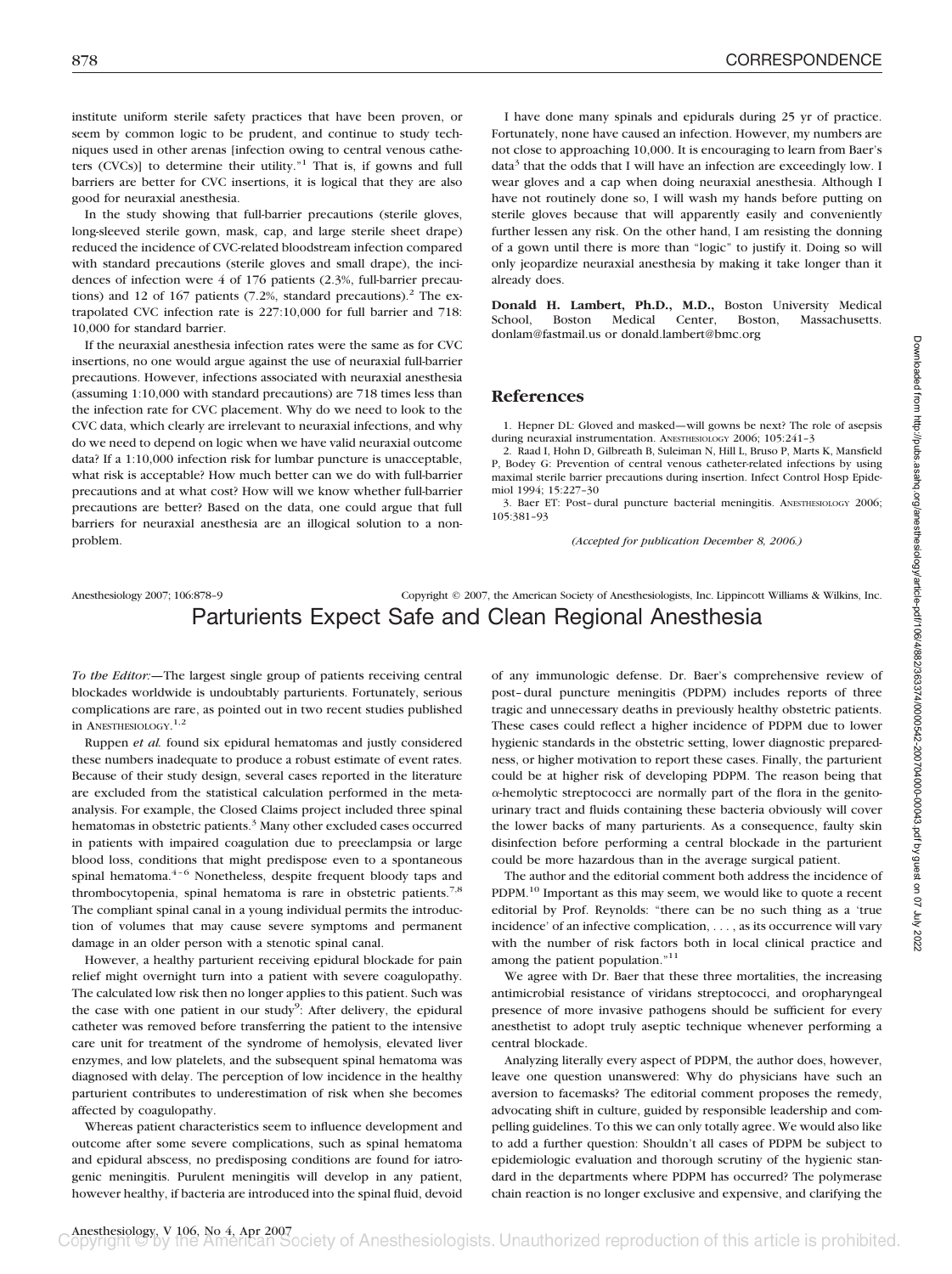pathogenetic pathway in cases of PDPM certainly deserves our attention. After lumbar puncture, the failure of bacterial growth is not uncommon, neither in community-acquired meningitis nor in PDPM. In our series of 29 cases, culture was positive in 12 cases, and 11 of these were  $\alpha$ -hemolytic streptococci (not 28 as quoted by Baer).<sup>9</sup> Immediate incubation of cerebrospinal fluid in medium for anaerobic blood culture might favor growth.

Dr. Baer makes the assumption that hundreds of cases with PDPM have gone unreported and unrecognized. This assumption is strengthened by the fact that viridans streptococci are low-grade pathogens that may cause subtle symptoms. In our study, only 14 of 29 patients presented classic symptoms of meningitis.9 In several of the remaining cases, correct diagnosis of PDPM was reached only because of a high level of suspicion. Worldwide, many cases of PDPM have probably unintentionally been cured by antibiotic treatment intended for some other infection. In view of the numerous reports of PDPM published, it would seem awkward primarily to propose the diagnosis of aseptic meningitis before excluding an infectious origin when presented with a similar case.

One pitfall in the diagnosis of PDPM in the obstetric patient is the anticipation of severe headache after accidental dural puncture. When signs of meningeal irritation such as photophobia or vomiting are present, these might be accompanying symptoms of severe post– dural puncture headache, but the suspicion of PDPM should arise. The combination of headache and infection in a patient recently subject to central blockade should be a warning signal.

As with spinal hematoma and epidural abscess, the symptoms of PDPM often appear after discharge from hospital, and the care of the patient is the responsibility of a physician not necessarily familiar with anesthetic procedures. It is our duty as anesthetists to inform colleagues in other specialities regarding the signs and symptoms of these potentially extremely dangerous complications. An information leaflet distributed among general practitioners regarding post– dural puncture headache has been shown to improve their knowledge of this complication.12 Similarly, information regarding the rarer, but potentially more serious complications might be of great value.

We should be grateful for the significant contribution offered by Dr. Baer.

**Vibeke Moen, M.D.,\* Nils Dahlgren, M.D., Ph.D., Lars Irestedt, M.D., Ph.D.** \*County Hospital, Kalmar, Sweden. vibekem@ltkalmar.se

### **References**

1. Ruppen W, Derry S, McQuay H, Moore RA: Incidence of epidural hematoma, infection, and neurologic injury in obstetric patients with epidural analgesia/anesthesia. ANESTHESIOLOGY 2006; 105:394–9

2. Baer ET: Post– dural puncture bacterial meningitis. ANESTHESIOLOGY 2006; 105:381–93

3. Lee LA, Posner KL, Domino KB, Caplan RA, Cheney FW: Injuries associated with regional anesthesia in the 1980s and 1990s: A closed claims analysis. ANESTHESIOLOGY 2004; 101:143–52

4. Doblar DD, Schumacher SD: Spontaneous acute thoracic epidural hematoma causing paraplegia in a patient with severe preeclampsia in early labor. Int J Obstet Anesth 2005; 14:256–60

5. Yuen TS, Kua JS, Tan IK: Spinal haematoma following epidural anaesthesia in a patient with eclampsia. Anaesthesia 1999; 54:350–4

6. Nguyen L, Riu B, Minville V, Chassery C, Catalaa I, Samii K: Epidural hematoma after hemorrhagic shock in a parturient. Can J Anaesth 2006; 53:252–7

7. Abramovitz S, Beilin Y: Thrombocytopenia, low molecular weight heparin, and obstetric anesthesia. Anesthesiol Clin North Am 2003; 21:99–109

8. Paech MJ, Godkin R, Webster S: Complications of obstetric epidural analgesia and anaesthesia: A prospective analysis of 10 995 cases. Int J Obstet Anesth 1998; 7:5–11

9. Moen V, Dahlgren N, Irestedt L: Severe neurological complications after central neuraxial blockades in Sweden 1990 –1999. ANESTHESIOLOGY 2004; 101:  $950 - 9$ 

10. Hepner D: Gloved and masked—will gowns be next? The role of asepsis during neuraxial instrumentation. ANESTHESIOLOGY 2006; 105:241–3

11. Reynolds F: Infection as a complication of neuraxial blockade. Int J Obstet Anesth 2005; 14:183–8

12. Cornforth BM, Dalgleish DJ, Bromilow J, Wee M: Use of an information leaflet to improve general practitioners' knowledge of post dural puncture headache. Int J Obstet Anesth 2006; 15:28–32

*(Accepted for publication December 8, 2006.)*

Anesthesiology 2007; 106:879–80 Copyright © 2007, the American Society of Anesthesiologists, Inc. Lippincott Williams & Wilkins, Inc.

*In Reply:—*I thank Drs. Edsall, Dr. Lambert, and Drs. Moen, Dahlgren, and Irestedt for their interest on this controversial topic, and for their insightful comments and questions. Their remarks clearly show the hurdles to overcome in developing evidence-based guidelines for strict aseptic technique during neuraxial instrumentation in anesthesia practice.

Dr. Edsall raises a question that is often debated and quite controversial: Is the loss of resistance to saline superior to that to air? Although many complications, including pneumocephalus, nerve root compression, subcutaneous emphysema, venous air embolism, incomplete analgesia, and paresthesias, have been attributed to the loss of resistance to air, $\frac{1}{1}$  there is no mention in the anesthesia literature regarding air as a source of contamination in the epidural space. I would argue that there is a significantly higher chance of contamination from the large volume of air over the tray than the small amount injected with the syringe. The only way to prevent the epidural tray from being exposed to air is to do the procedure in a vacuum. Furthermore, epidural abscess has only been demonstrated to occur as a result of skin bacteria passing through a needle track, contaminated syringes, or local anesthetics, or hematogenous spread from another source.<sup>2</sup>

Dr. Edsall correctly points out that there are many reports of spotty or incomplete blocks when using air instead of saline.<sup>3,4</sup> Beilin *et al.*<sup>4</sup> demonstrated that more parturients in the air group had incomplete analgesia and higher visual analog pain scores requiring additional local anesthetic when compared with those in the saline group. A survey in the United Kingdom demonstrated that use of loss of resistance to saline has progressively increased among obstetric anesthesiologists from just over 50% in 1998 to  $74%$  in 2003.<sup>5</sup> Interestingly, another United Kingdom survey demonstrated that although almost 60% of respondents first learned to identify the epidural space with loss of resistance to air, nearly a quarter have changed to loss of resistance to saline.<sup>6</sup> I must admit that I, trained using intermittent loss of resistance to air, have been reluctant to change to saline for fear of having increased complications. However, given the abundance of data supporting the use of the loss of resistance to saline and the lack of complications when switching from one technique to the other,<sup>6</sup> I am strongly considering a change in my practice.

Dr. Lambert seems to have misinterpreted my comments and, furthermore, feels that a 1:10,000 risk of post– dural puncture meningitis is acceptable. As noted in my editorial<sup>7</sup> and the comments of Drs. Moen, Dahlgren, and Irestedt, Baer's statistics suggest that many cases of post– dural puncture meningitis are unreported and unrecognized, suggesting that the actual US rate is higher than reported.<sup>8</sup> In addition, as discussed by Dr. Moen in his letter and eloquently stated by Dr. Reynolds,<sup>9</sup> risk varies with both clinical practice and patient population. Causes of complications are multifactorial and include the performance of neuraxial techniques by trainees who may not be able to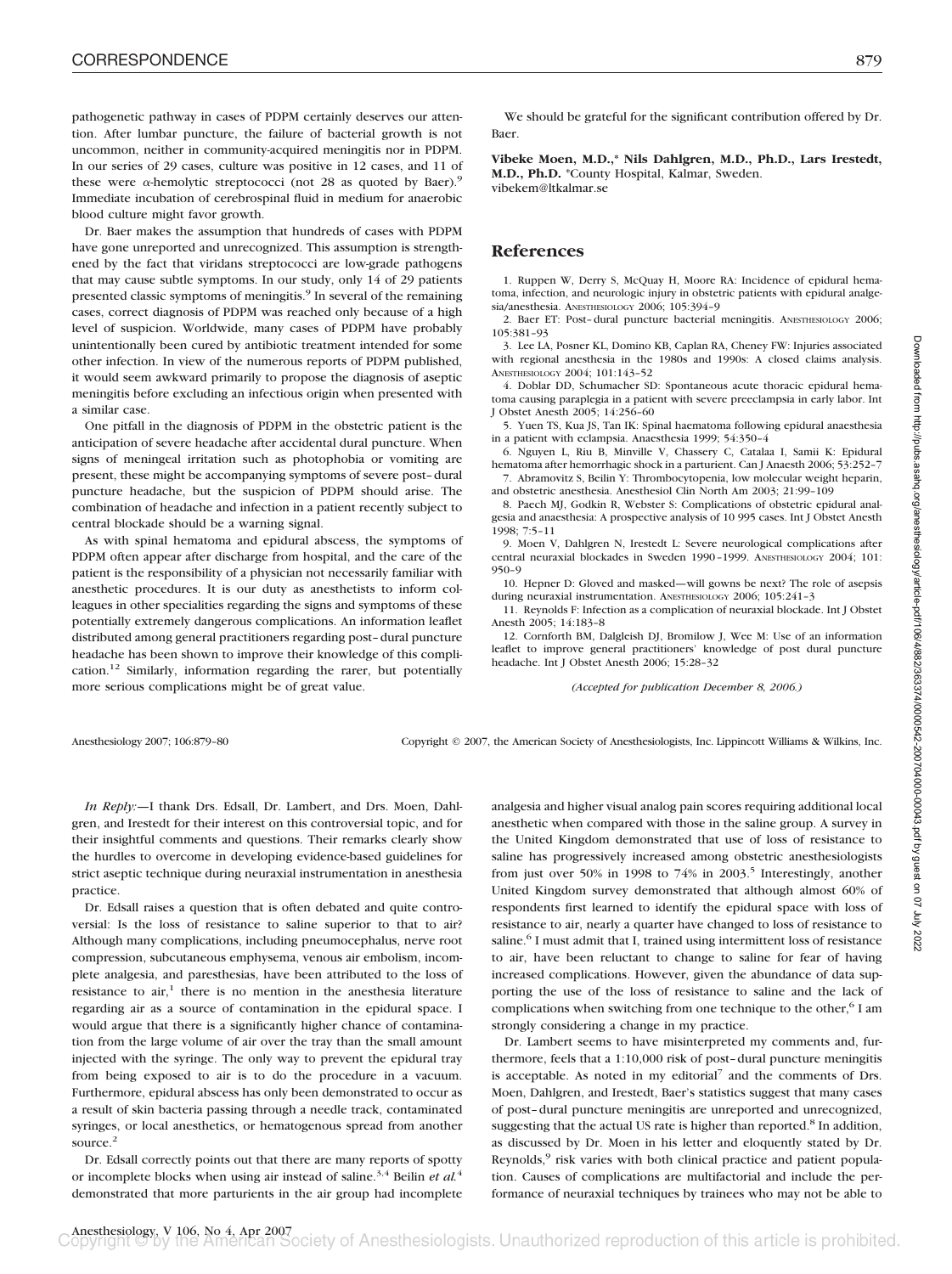maintain sterility as well as experienced anesthesiologists. These techniques in parturients may be higher risk for infective complications if a laboring patient has skin contamination with amniotic fluid, blood, or other body secretions. Finally, laboring rooms are less likely to provide aseptic conditions when compared with operating rooms.

Even if we assume that the US rate is 1:10,000, why is the provision of general anesthesia to American Society of Anesthesiologists physical status I or II patients nearly 100-fold safer than that of spinal anesthesia? A 1:10.000 risk is neither an ultrasafe system (1:1,000,000) nor a high-reliability organization (1:100,000) but rather a system that is in need of immediate improvement.<sup>10</sup> I am not necessarily advocating that sterile gowns be used. However, adoption of uniform sterile safety guidelines and continued study of the efficacy of these techniques is important. After all, many of the recently drafted American Society of Regional Anesthesia guidelines on aseptic techniques during neuraxial anesthesia $11,12$  were extrapolated from the medical and surgical literature, and clearly state that a specific outcome cannot be guaranteed.

To clarify the sentence that Dr. Lambert and other readers may have found unclear: "we must institute uniform sterile safety practices that have been proven [hand washing], or seem by common logic to be prudent [facemasks], and continue to study techniques used in other arenas [gowns for central venous catheters] to determine their utility." Evidence has implicated upper mouth commensals in cases of post– dural puncture meningitis. Experience informs us that practitioners talk and sometimes sneeze or cough during a procedure. Because infection control data suggest that the use of facemasks will diminish spread of infectious organisms from droplets, it would also seem prudent to wear a facemask when performing this procedure. I never implied that it is logical that gowns should be used for neuraxial instrumentation. In fact, to quote, "Although Baer states that all aspects of sterile technique are part of the 'standard-of-care defense,' there [are] no data that support the use of sterile gowns during the performance of neuraxial techniques." I assume that Dr. Lambert wears a mask when doing neuraxial techniques. I am hopeful that he does agree that wearing a mask is a speedy and painless solution to a problem, post– dural puncture meningitis, whose morbidity and mortality dwarf the inconvenience of the mask.

The comments of Drs. Edsall, Moen, Dahlgren, and Irestedt regarding postoperative outcomes measures and root cause analysis deserve a closer look. The American Society of Anesthesiologists\* clearly states that anesthesia care is a continuum and that it should be documented as such. The postanesthesia care is more than the stay in the postanesthesia care unit and should include a postanesthesia visit. Although other healthcare providers may inform us of major anesthetic-related complications, we will discover our own complications most quickly and thoroughly only by routine institution of postoperative visits. I completely agree with Drs. Moen, Dahlgren, and Irestedt's recommendation that all patients with evidence of post– dural puncture meningitis be evaluated for the contributing factors including aseptic standard. Educating our medical, surgical, and obstetric colleagues regarding potential complications related to anesthetic practice is a worthy endeavor.

There are two points that, although not related to any of these letters, I would like to raise. The first one has to do with a typographical error in my editorial related to the American Society of Anesthesiologists Task Force on Infection Control.<sup>†7</sup> I inadvertently wrote "maximal sterile barrier precautions during central venous catheter infection" rather than "central venous catheter insertion." The second point has to do with the recently published guidelines for aseptic techniques during regional anesthesia.<sup>12</sup> I wrote that although a chlorhexidine solution has a faster and stronger bactericidal effect than povidone iodine, the consensus stopped short of recommending an alcohol-based chlorhexidine antiseptic solution for skin disinfection before neuraxial techniques (electronic personal communication, Joseph M. Neal, M.D., Staff Anesthesiologist, Virginia Mason Medical Center, Seattle, Washington, and Editor-in-Chief, *Regional Anesthesia and Pain Medicine*, April 2006). However, it seems that in the final revision of the guidelines, the decision was made to encourage the use of an alcohol-based chlorhexidine solution as the antiseptic of choice before regional techniques.<sup>12</sup> The expert panel felt strongly that although the US Food and Drug Administration has not approved chlorhexidine before lumbar puncture, it has a significant advantage over povidone iodine because of its onset, efficacy, and potency (verbal personal communication, James R. Hebl, M.D., Assistant Professor, Department of Anesthesiology, Mayo Clinic, Rochester, Minnesota, November 2006). Upon contacting the Food and Drug Administration, the panel found that the lack of approval was not because of toxicity but because of lack of scientific data. Interestingly, povidone iodine is also not approved for lumbar puncture. Finally, it is important to mention that the guidelines conclude that there are insufficient data regarding the routine use of surgical gowns before performing a regional technique.<sup>12</sup>

**David L. Hepner, M.D.,** Harvard Medical School, Brigham and Women's Hospital, Boston, Massachusetts. dhepner@partners.org

#### **References**

1. Shenouda PE, Cunningham BJ: Assessing the superiority of saline *versus* air for use in the epidural loss of resistance technique: A literature review. Reg Anesth Pain Med 2003; 28:48–53

2. Sato S, Sakuragi T, Dan K: Human skin flora as a potential source of epidural abscess. ANESTHESIOLOGY 1996; 85:1276–82

3. Valentine SJ, Jarvis AP, Shutt LE: Comparative study of the effects of air or saline to identify the extradural space. Br J Anaesth 1991; 66:224–7

4. Beilin Y, Arnold I, Telfeyan C, Bernstein HH, Hossain S: Quality of analgesia when air *versus* saline is used for identification of the epidural space in the parturient. Reg Anesth Pain Med 2000; 25:596–9

5. Wantman A, Hancox N, Howell PR: Techniques for identifying the epidural space: A survey of practice amongst anaesthetists in the UK. Anaesthesia 2006; 61:370–5

6. Howell TK, Prosser DP, Harmer M: A change in resistance? A survey of epidural practice amongst obstetric anaesthetists. Anaesthesia 1998; 53:238–43

7. Hepner DL: Gloved and masked—will gowns be next? The role of asepsis during neuraxial instrumentation. ANESTHESIOLOGY 2006; 105:241–3

8. Baer ET: Post-dural puncture bacterial meningitis. ANESTHESIOLOGY 2006; 105:381–93

9. Reynolds F: Infection as a complication of neuraxial blockade. Int J Obstet Anesth 2005; 14:183–8

10. Amalberti R, Auroy Y, Berwick D, Barach P: Five system barriers to achieving ultrasafe health care. Ann Intern Med 2005; 142:756–64

11. Hebl JR, Neil JM: Infectious complications: A new practice advisory. Reg Anesth Pain Med 2006; 31:289–90

12. Hebl JR: The importance and implications of aseptic techniques during regional anesthesia. Reg Anesth Pain Med 2006; 31:311–23

*(Accepted for publication December 8, 2006.)*

<sup>\*</sup> Available at: http://www.asahq.org/publicationsAndServices/standards/21.pdf. Accessed November 17, 2006.

<sup>†</sup> Available at: http://www.asahq.org/publicationsAndServices/infectioncontrol. pdf. Accessed November 17, 2006.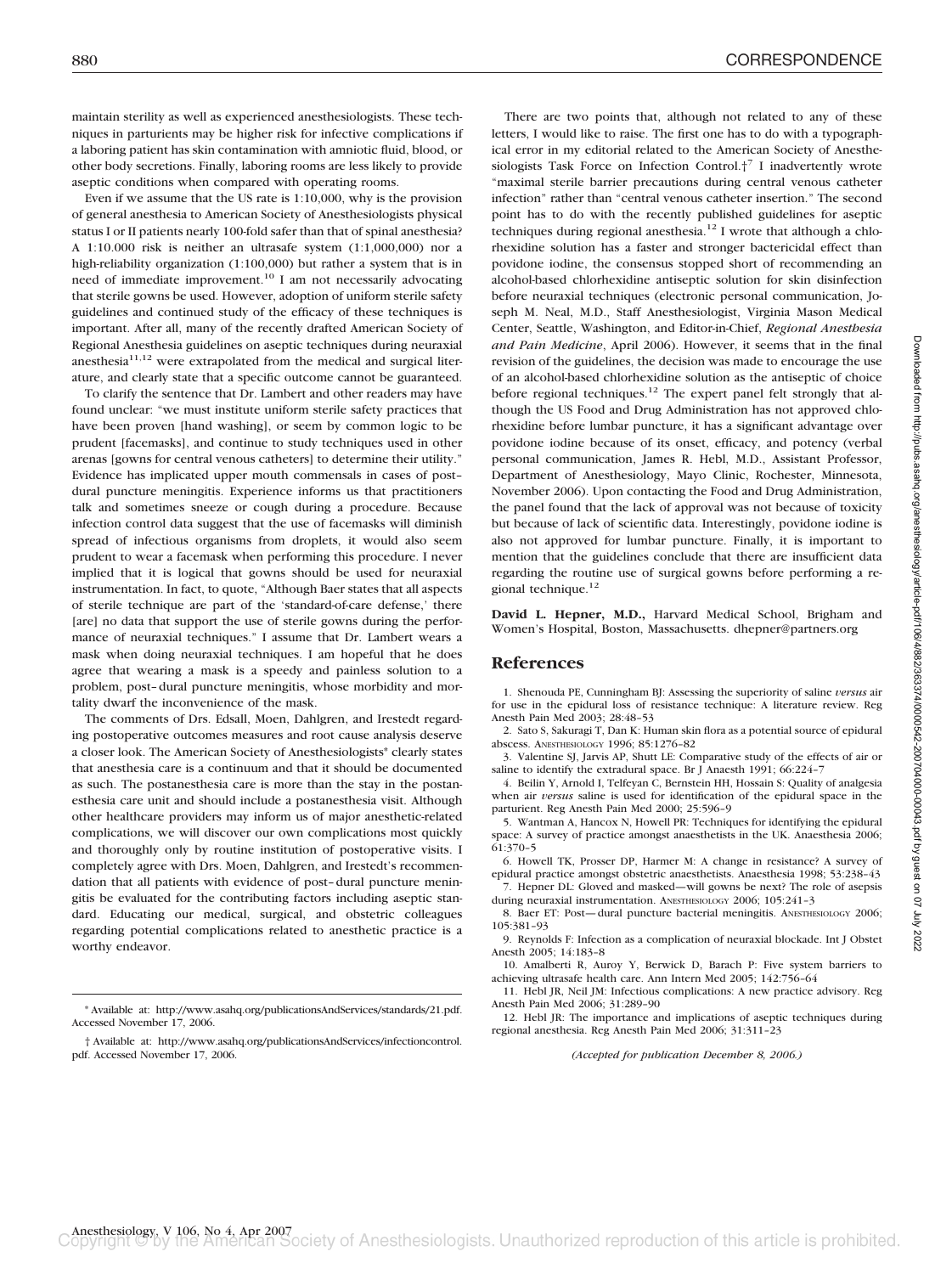*In Reply:*—I welcome the letters in response to two articles<sup>1,2</sup> and the editorial<sup>3</sup> in the August 2006 issue of ANESTHESIOLOGY regarding aspects of infectious complications of neuraxial instrumentation.

van de Beek and de Gans discuss important information related to the treatment of post– dural puncture meningitis (PDPM). They recommend that ceftazidime or cefepime be substituted for the empiric third-generation cephalosporin recommendation in my review.<sup>1</sup> The former drugs have been found to have greater *in vitro* activity against Pseudomonas aeruginosa. (However, their reference 5<sup>4</sup> does not mention either *P. aeruginosa* or cefepime.)

Their admonition against adjunctive steroids in PDPM needs further clarification. Korinek *et al.*<sup>5</sup> (van de Beek and de Gans' reference 3) studied 6,243 consecutive craniotomies to evaluate the effect of preoperative antibiotic prophylaxis on the incidence of postoperative meningitis. They found 50% reduction in incision infections (skin, bone) but no reduction in meningitis for the group that received prophylaxis. van de Beek and de Gans give as the reason for withholding adjunctive dexamethasone in PDPM, that PDPM resembles postcraniotomy meningitis more than it resembles community-acquired meningitis. Postcraniotomy meningitis is clearly different from community-acquired meningitis. Adjunctive dexamethasone *would* be inappropriate in the presence of a wound infection. But PDPM may have more in common with the community-acquired type than it has with the neurosurgical type. Should not PDPM be considered as a distinguished subset? Each of the three types of meningitis has a different spectrum of causative organisms, but the high incidence of viridans streptococci in the PDPM group (a primarily upper respiratory, mouth, and skin commensal) makes it more like the community-acquired (*Streptococcus pneumoniae*, *N. meningitidis*) than the neurosurgical type (staphylococci [skin commensals] and enterococci). In addition, the complication of the concomitant surgical wound is absent in PDPM. Therefore, would not the desirable antiinflammatory effect of dexamethasone be the same in postpuncture meningitis as in community-acquired meningitis (other things being equal, *e.g.*, no other infected foci)?

van de Beek and de Gans' reference 7,<sup>6</sup> covering meningitis due to viridans streptococci, reports seven cases of meningitis due to viridans streptococci—three of which are termed iatrogenic. Two patients had undergone thermocoagulation of the gasserian ganglion, and one had endoscopic sclerotherapy for esophageal varices. These three cases suggest meningitis of the post– dural puncture type (albeit inadvertent). It is not clear whether van de Beek's unpublished cases of meningitis due to viridans streptococci are community-acquired, neurosurgical, or post– dural puncture in type. Two other cases described in van de Beek and de Gans' reference 76 died of *S. milleri* meningitis. The underlying cause for these cases of meningitis is not given, but the mechanism of death in each case $<sup>6</sup>$  is given as brain herniation accom-</sup> panied by cerebral edema. Whether adjunctive dexamethasone is appropriate for treatment in puncture-type meningitis needs further study.

I thank Dr. Edsall for drawing attention to the practice, by some, of injection of air into the epidural space as a possible source of infection.

Dr. Lambert's letter is puzzling. Science is the wedding of logic and observation. Dr. Lambert's readiness to jettison logic is perverse. He is encouraged that statistics show ". . . that the odds that I will have an

David C. Warltier, M.D., Ph.D., served as Handling Editor for this exchange. Dr. Ruppen was asked to provide a reply to the two letters regarding his Review Article but did not feel that a response was required.

infection are exceedingly low." However, the data reflect incidence expected when the anesthesiologist washes his or her hands. Lambert admits that he has ". . . not routinely done so . . ." but he wants credit for sterile gloves and cap. No mention of a mask. May we conclude that he does not "routinely" wear one? He states, "If the neuraxial anesthesia infection rates were the same as for [central venous catheter] insertions, no one would argue against the use of neuraxial full-barrier precautions." (Isn't it logical to surmise that if all anesthesiologists were as cavalier about sterile technique, the infection incidence might approach that of inserting a central venous catheter?) He then implies that because the incidence rate of central venous catheter infection is much higher than that for dural puncture, that makes applying the central venous catheter precautions "illogical" because a 1:10,000 infection rate is a "nonproblem." (It is a serious problem for that unlucky 1 in 10,000.) He asks, ". . . what risk is acceptable?" The answer is that (in the case of prevention of PDPM) the acceptable risk is the lowest possible under conditions of meticulous attention to sterile technique. The idea that there must be a cost– benefit analysis for every intervention, no matter how trivial, is impractical. Why does Dr. Lambert wear a cap and gloves while invading a patient's nervous system? Where are the data, and where is the logic?

Drs. Moen, Dahlgren, and Irestedt point out an error in the article text, $<sup>1</sup>$  stating that in their series, 28 cases (instead of 11 cases) of PDPM</sup> were culture positive for  $\alpha$ -hemolytic streptococci. (Table 1 and Table 4 have the correct value.) They ask, "Why do physicians have such an aversion to facemasks?" (Perhaps the situation is analogous to the reaction to automobile seat belts and bike helmets when they were first introduced.) They opine that the unnecessary deaths could reflect, among other things, ". . . lower diagnostic preparedness." Not only does this serious complication often go unrecognized, but in several of the case reports, the existence of PDPM is denied and attributed to other causes.

The absence of inclusion of PDPM in the US Practice Guidelines<sup>7</sup> for the management of bacterial meningitis is inexplicable, as is the Centers for Disease Control and Prevention's exclusion of PDPM as a nosocomial disease. Perhaps forums such as this one will reduce the incidence, as well as heighten awareness, of this preventable disease.

**Estelle Traurig Baer, M.D.,** retired. Previous affiliation: Department of Medicine, Kaiser/Permanente Medical Center, Richmond, California. etbaer@comcast.net

### **References**

1. Baer ET: Post– dural puncture bacterial meningitis. ANESTHESIOLOGY 2006; 105:381–93

2. Ruppen W, Derry S, McQuay DM, Moore A: Incidence of epidural hematoma, infection, and neurologic injury in obstetric patients with epidural analgesia/anesthesia. ANESTHESIOLOGY 2006: 105:394-9

3. Hepner DL: Gloved and masked—will gowns be next? The role of asepsis during neuraxial instrumentation. ANESTHESIOLOGY 2006; 105:241–3

4. van de Beek D, de Gans J, Tunkel AR, Wijdicks EF: Community-acquired bacterial meningitis in adults. N Engl J Med 2006; 354:44–53

5. Korinek AM, Baugnon T, Golmard JL, van Effenterre R, Coriat P, Puybasset L: Risk factors for adult nosocomial meningitis after craniotomy: Role of antibiotic prophylaxis. Neurosurgery 2006; 59:126–33

6. Enting RH, de Gans J, Blankevoort JP, Spanjaard L: Meningitis due to viridans streptococci in adults. J Neurol 1997; 244:435–8

7. Tunkel AR, Hartman BJ, Kaplan SL, Kaufman BA, Roos KL, Scheld M, Whitley RJ: Practice guidelines for the management of bacterial meningitis. Clin Infect Dis 2004; 39:1267–84

*(Accepted for publication December 8, 2006.)*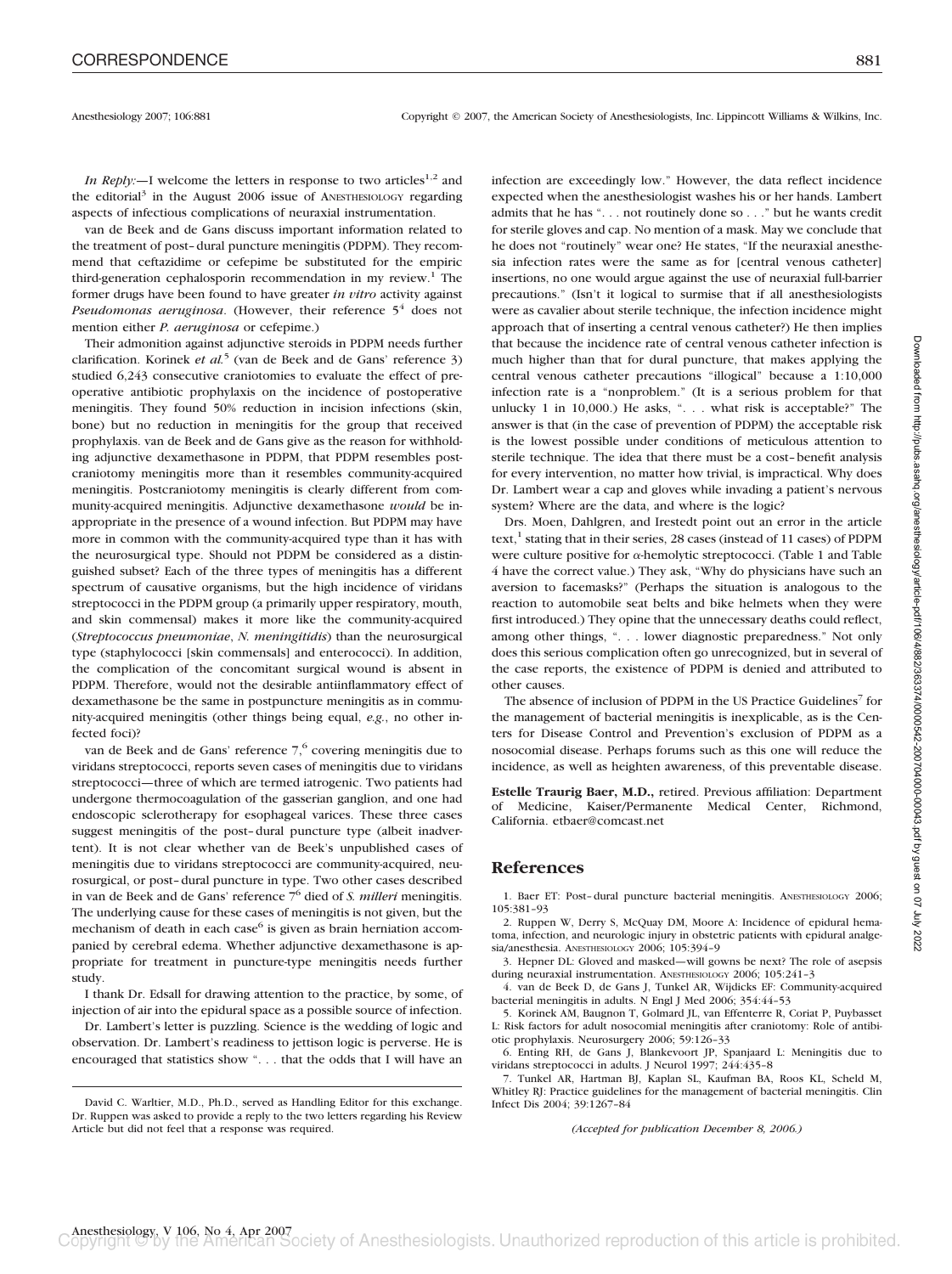Anesthesiology 2007; 106:882 Copyright © 2007, the American Society of Anesthesiologists, Inc. Lippincott Williams & Wilkins, Inc.

# Can Precise Data Improve a Nonprecise Anesthetic?

*To the Editor:—*The article by Heller *et al.*<sup>1</sup> was informative and adds precision to the effect of temperature on the baricity of local anesthetics. They provide interesting new data on the temperature at which local anesthetics used for spinal anesthesia are isobaric (the "isobaric temperature"). Clearly, the next question is, what is the clinical relevance of this added precision? The authors themselves state, "Whether this concept in fact improves patient safety in terms of hemodynamic stability or even allows dose reductions of local anesthetics must be confirmed in further clinical studies."

In 1989, Beardsworth and I published a simple study comparing the injection of 3 ml plain 0.5% bupivacaine at room temperature to an identical solution adjusted to 37°C (very close to but not precisely within the limits [34.3°–35.8°C] of the so-called isobaric temperature).<sup>2</sup> The injection was performed with the patients in the lateral decubitus position, and they were then immediately turned to the supine horizontal position. For the same reasons indicated by Heller *et al.*, we hypothesized that increasing the temperature of the bupivacaine would make it more isobaric and limit its spread. We found no difference in the extent of pinprick analgesia. However, the 37°C solution produced a more prolonged block, which we suggested was due to a decrease in pKa associated with the increased temperature.

Beardsworth's study compared but one dose of bupivacaine and one position after its injection. Other doses and patient positions will likely produce different results.

Heller's and Beardsworth's studies beg the question as to whether it is possible (with the exception of using a very hyperbaric solution for

saddle or thoracic levels of block) to precisely control the level of spinal anesthesia. Although the temperature effect on the baricity of local anesthetics used for spinal anesthesia reported by Heller has achieved this pinnacle of precision, this effect will have to overcome the manifold factors that control the level of spinal anesthesia<sup>3</sup> to significantly impact clinical practice. Whether this can be accomplished will only be determined through clinical trials that will undoubtedly derive from Heller's publication. However, after 25 yr of studying, practicing, and watching spinal anesthesia, I suspect that the precise control of the level of spinal anesthesia will require more than simply adjusting the temperature of the injected local anesthetic.

**Donald H. Lambert, Ph.D., M.D.,** Boston University Medical School, Boston, Massachusetts. donlam@fastmail.us or donald.lambert@bmc.org

#### **References**

1. Heller AR, Zimmermann K, Seele K, Rossel T, Koch T, Litz RJ: Modifying the baricity of local anesthetics for spinal anesthesia by temperature adjustment: Model calculations. ANESTHESIOLOGY 2006: 105:346-53

2. Beardsworth D, Lambert DH: Warming 0.5% bupivacaine to 37°C increases duration of spinal anesthesia. Reg Anesth 1989; 14:199–202

3. Greene NM: Distribution of local anesthetic solutions within the subarachnoid space. Anesth Analg 1985; 64:715–30

*(Accepted for publication December 19, 2006.)*

Anesthesiology 2007; 106:882–3 Copyright © 2007, the American Society of Anesthesiologists, Inc. Lippincott Williams & Wilkins, Inc.

*In Reply:—*We thank Dr. Lambert for his comments, which add interesting aspects to the discussion.

The difficulties of controlling local anesthetic (LA) spread during "isobaric" subarachnoid block in daily practice are well-known. As Dr. Lambert states, there is a manifold of influencing factors whereof several are unknown to the practitioner before LA injection (*e.g.*, lumbosacral cerebrospinal fluid volume).

Former studies have confirmed that pharmacokinetic action of cold and warm LA is quite different in the subarachnoid space $1-5$  in terms of faster onset and higher maximum level of sensory block when using the warmed solution. Moreover, prolonged analgesia was reported by Dr. Lambert.<sup>6</sup>

After equilibration of the injected LA to cerebrospinal fluid (body) temperature, with the exception of articaine and mepivacaine, all commercially available LA solutions will behave hypobarically. This means that LA after injection at room temperature will initially descend and, after passing the isogravimetric point, ascend. This is supported by the fact that by keeping the patient in a sitting position during and after administration of warmed LA, a higher maximum level of sensory blockade is obtained.<sup>3-5</sup> Shortening the period of sitting or puncturing in the lateral decubitus position masks the hypobaric effect of warmed LA.<sup>2</sup> This may, likewise, be illustrated by Dr. Lambert's study, $6$  where no difference in maximum level of sensory blockade was found in patients punctured in the lateral decubitus position and then immediately turned to the supine horizontal position. The clinical impact of positioning during "isobaric" subarachnoid block is further supported by the effect of (un)intended late posture change.<sup>7,8</sup> Further, cerebrospinal fluid density is lower in women.<sup>9</sup> Therefore, the absolute effect of warming LA on individual baricity must be considered smaller in

females than in males at a given body temperature and may bias the results.<sup>6</sup>

From the available data, we conclude that the sitting position during puncture is a prerequisite for obtaining clinical impact of the hypobaricity concept of warmed LA solutions in terms of higher maximum level of sensory blockade, and a smaller variability of the number of blocked segments. Whether those observations are clinically transferable into lower doses of warmed LA in the sitting position must be evaluated in forthcoming trials.

With regard to puncturing in the lateral decubitus position, another point of view deserves discussion. Because the sensory nerves derive from the dorsal horn of the spinal cord and the roots are located posterior, in the supine position hypobaric (37ºC) LA will ascend ventrally apart from these target structures and may even have less analgesic effect. In this regard, it would have been of particular interest if in his work<sup>6</sup> Dr. Lambert observed differences between anterior or posterior nerve roots. Because motor neurons and sudomotor output derive from the anterior roots, in their setting the usual difference of two segments between sensory and (sudo)motor block may have been lost in the hypobaric (37ºC) group. This hypothesis is supported by data in a comparable setting (lateral decubitus puncture) from Higuchi et al.,<sup>10</sup> who found a trend to correlation between motor block onset and cerebrospinal fluid density—not, however, between time to peak sensory block level and cerebrospinal fluid density.

The discussion on pKa values of LA in conjunction with subarachnoid block, as already addressed elsewhere,<sup>6,11</sup> should not be overemphasized. LAs gain body temperature within 2  $min<sup>12</sup>$  when injected at room temperature, and pKa values are then equilibrated with those LAs injected at 37ºC. Therefore, the decreased pKa values of LAs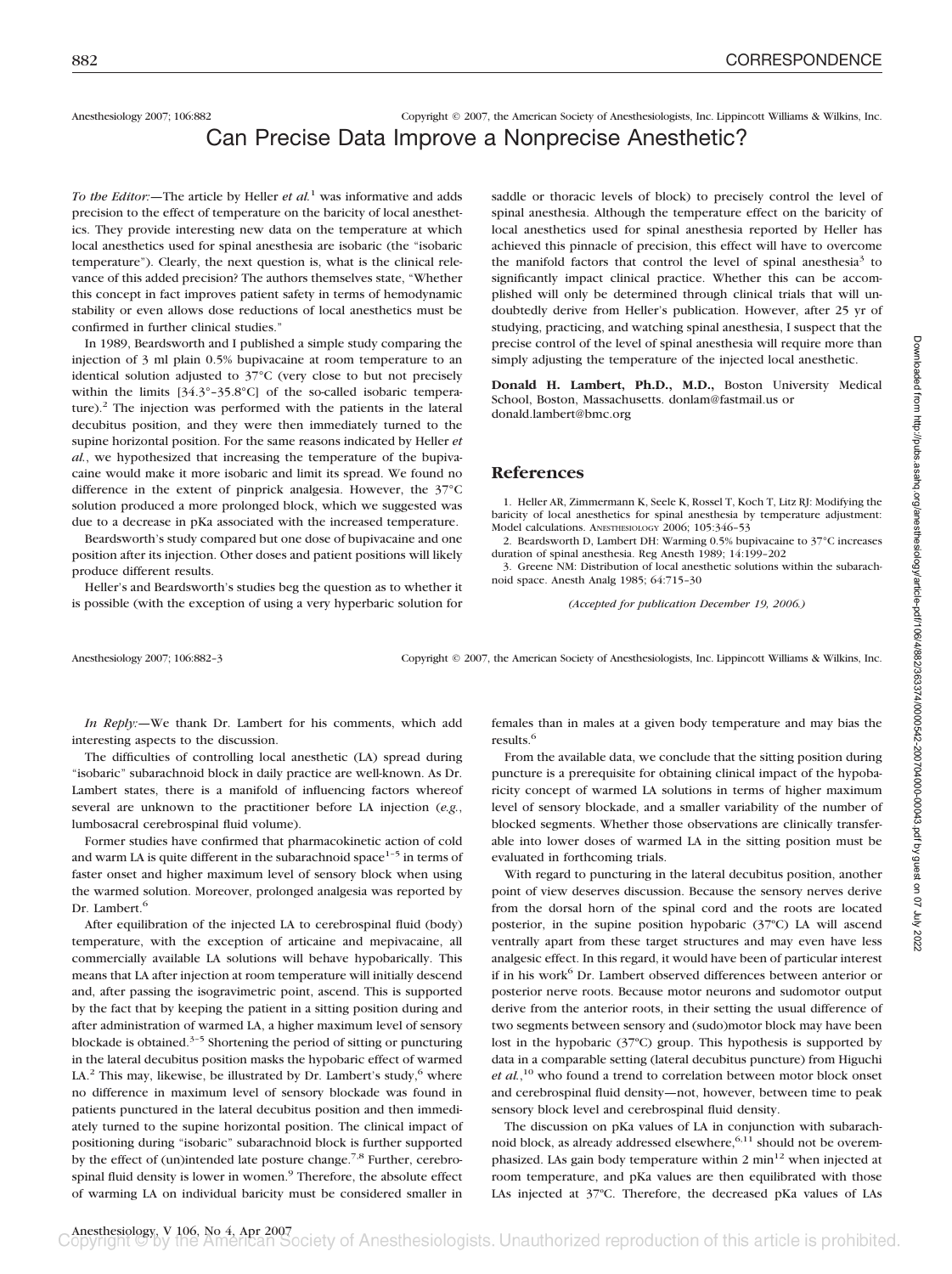injected at  $37^{\circ}C^6$  are comparatively effective for 2 min and may account for earlier onset of blockade but not, however, for the prolonged LA effects more than 2 h later.

Taken together, the discussed effects carry uncertainty for daily practice but may, besides others, explain the high interindividual ranges in maximum level of sensory blockade reported in many studies using "isobaric" solutions. *In vitro* studies and modeling as performed in our work $11$  always observe and depict a limited part of reality. They never allow conclusions on the reality itself; rather, they may be hypothesis generating or may improve existing hypotheses, which then must be verified (or falsified) in reality. The problems associated with the complex physiology of subarachnoid block may not be solved with simple physics. The intention of our study was to identify isobaric temperatures and, thus, make the course of LA within the subarachnoid space more predictable to improve the *nonprecise anesthetic*.

**Axel R. Heller, M.D.,\* Thomas Roessel, M.D., Rainer J. Litz, M.D.** \*University Hospital Carl Gustav Carus, Dresden, Germany. axel.heller@uniklinikum-dresden.de

#### **References**

1. Callesen T, Jarnvig I, Thage B, Krantz T, Christiansen C: Influence of temperature of bupivacaine on spread of spinal analgesia. Anaesthesia 1991; 46:17–9

2. Kristoffersen E, Sloth E, Husted JC, Bach AB, Husegaard HC, Zulow I: Spinal

anaesthesia with plain 0.5% bupivacaine at 19 degrees C and 37 degrees C. Br J Anaesth 1990; 65:504–7

3. Stienstra R, van Poorten JF: The temperature of bupivacaine 0.5% affects the sensory level of spinal anesthesia. Anesth Analg 1988; 67:272–6

4. Stienstra R, Gielen M, Van PF, Kroon JW: Spinal anesthesia with plain bupivacaine 0.5%: Regression of sensory and motor blockade with different temperatures of the anesthetic solution. Anesth Analg 1989; 69:593–7

5. Litz RJ, Reytan N, Vicent O, Wiessner D, Heller AR, Koch T: The influence of the temperature of bupivacaine 0.5% used for lumbosacral spinal anaesthesia (Taylor's approach) on onset and extent of block. Eur J Anaesthesiol 2005; 22:97

6. Beardsworth D, Lambert DH: Warming 0.5% bupivacaine to 37°C increases duration of spinal anesthesia. Reg Anesth 1989; 14:199–202

7. Niemi L, Tuominen M, Pitkanen M, Rosenberg PH: Effect of late posture change on the level of spinal anaesthesia with plain bupivacaine. Br J Anaesth 1993; 71:807–9

8. Vicent O, Litz RJ, Hubler M, Koch T: Secondary cranial extension after spinal anesthesia with isobaric 0.5% bupivacaine following postural change [in German]. Anaesthesist 2003; 52:1035–8

9. Schiffer E, Van GE, Gamulin Z: Influence of sex on cerebrospinal fluid density in adults. Br J Anaesth 1999; 83:943–4

10. Higuchi H, Hirata J, Adachi Y, Kazama T: Influence of lumbosacral cerebrospinal fluid density, velocity, and volume on extent and duration of plain bupivacaine spinal anesthesia. ANESTHESIOLOGY 2004; 100:106–14

11. Heller AR, Zimmermann K, Seele K, Rossel T, Koch T, Litz RJ: Modifying the baricity of local anesthetics for spinal anesthesia by temperature adjustment: Model calculations. ANESTHESIOLOGY 2006; 105:346–53

12. Davis H, King WR: Densities of common spinal anesthetic solutions at body temperature. ANESTHESIOLOGY 1952; 13:184–8

*(Accepted for publication December 19, 2006.)*

Anesthesiology 2007; 106:883–4 Copyright © 2007, the American Society of Anesthesiologists, Inc. Lippincott Williams & Wilkins, Inc. Use of Vasopressin Bolus and Infusion to Treat Catecholamineresistant Hypotension during Pheochromocytoma Resection

*To the Editor:—*In a recent review of vasopressin, it was stated that there were only two reported cases using bolus vasopressin (10 –20 U) to restore blood pressure after pheochromocytoma resection.<sup>1</sup> This letter documents another rare case, using a lower dose of bolus vasopressin, for treatment of catecholamine-resistant hypotension after pheochromocytoma resection.

A 54-yr-old man (height, 180 cm; weight, 84 kg) underwent laparoscopic right adrenalectomy for treatment of pheochromocytoma. Preoperative medications included phenoxybenzamine, metoprolol, ramipril, and atorvastatin. Preinduction blood pressure was 129/74 mmHg, and heart rate was 57 beats/min. During manipulation of the adrenal gland, the patient developed hypertension, which was treated with sodium nitroprusside (up to 10 ml/h of 200  $\mu$ g/ml) and esmolol (up to 5 ml/h of 10 mg/ml) infusions. After resection and discontinuation of the nitroprusside and esmolol, the patient developed hypotension. A norepinephrine infusion of 24  $\mu$ g/min was only able to increase the patient's systolic blood pressure to the low to mid 80s. Two 0.4-U vasopressin boluses were administered, which increased the systolic blood pressure to 120 mmHg. The patient was started on a 4-U/h infusion of vasopressin resulting in maintenance of a systolic blood pressure at 110 mmHg while permitting a decrease in the norepinephrine infusion rate. Both infusions were continued throughout the rest of the surgery and were weaned several hours postoperatively. The patient did well and was discharged home on postoperative day 2.

There are now three previous reports of bolus vasopressin being used to treat hypotension after adrenal resection for pheochromocytoma.<sup>2-4</sup> Repeated bolus doses of 10-20 U followed by an infusion were required to treat hypotension after pheochromocytoma resection.<sup>2</sup> In another adult patient, an infusion of vasopressin required 20 min to achieve improvement in blood pressure during pheochromocytoma resection complicated by a large blood loss.<sup>3</sup> In an 11-yr-old

patient, a 5-U bolus followed by an infusion was successful in treating postresection hypotension.4

Although vasopressin infusions have been used in a variety of other situations, there are limited data to guide bolus dosing. Others report lower doses of vasopressin bolus. A 2-U bolus dose was used to treat anaphylactic shock. $5$  As in this case, two 0.4-U boluses successfully treated hypotension secondary to both bowel retraction in patients having abdominal aortic resection repair and postreperfusion syndrome during liver transplantation.<sup>6,7</sup> Terlipressin (a vasopressin precursor) in doses of 1 or 2 mg successfully treated hypotension secondary to induction of anesthesia in patients chronically treated with renin-angiotensin system inhibitors.<sup>8</sup> Additional well-controlled studies must be conducted to establish the indications, safety, and efficacy of bolus vasopressin for rapid correction of hypotension, particularly catecholamine-resistant hypotension.

This patient adds to the small number of reported cases that suggest vasopressin can be safely and effectively used to treat postadrenalectomy catecholamine-resistant hypotension in patients with pheochromocytoma. Although vasopressin is a vasoconstrictor and it is not surprising that it can treat hypotension, there may be a specific need for vasopressin in some pheochromocytoma patients. First, vasopressin is effective in the presence of residual  $\alpha$ -adrenergic blockade and down-regulation of those receptors. Second, in some patients with pheochromocytoma, there is an oversecretion of vasopressin, which may contribute to the induced hypertension.<sup>9,10</sup> It is possible that chronic oversecretion of vasopressin leads to a down-regulation of vasopressin receptors, thus contributing to the postresection hypotension. Whether preoperative determination of vasopressin over secretion will affect management is an open question. Catecholamines are also known to inhibit vasopressin release.<sup>11</sup> It has been proposed that chronic inhibition by catecholamines may down-regulate neurohypophyseal vasopressin synthesis, thereby preventing the acute high release of vasopressin during a hypotensive episode. $<sup>2</sup>$  Last, the use of</sup>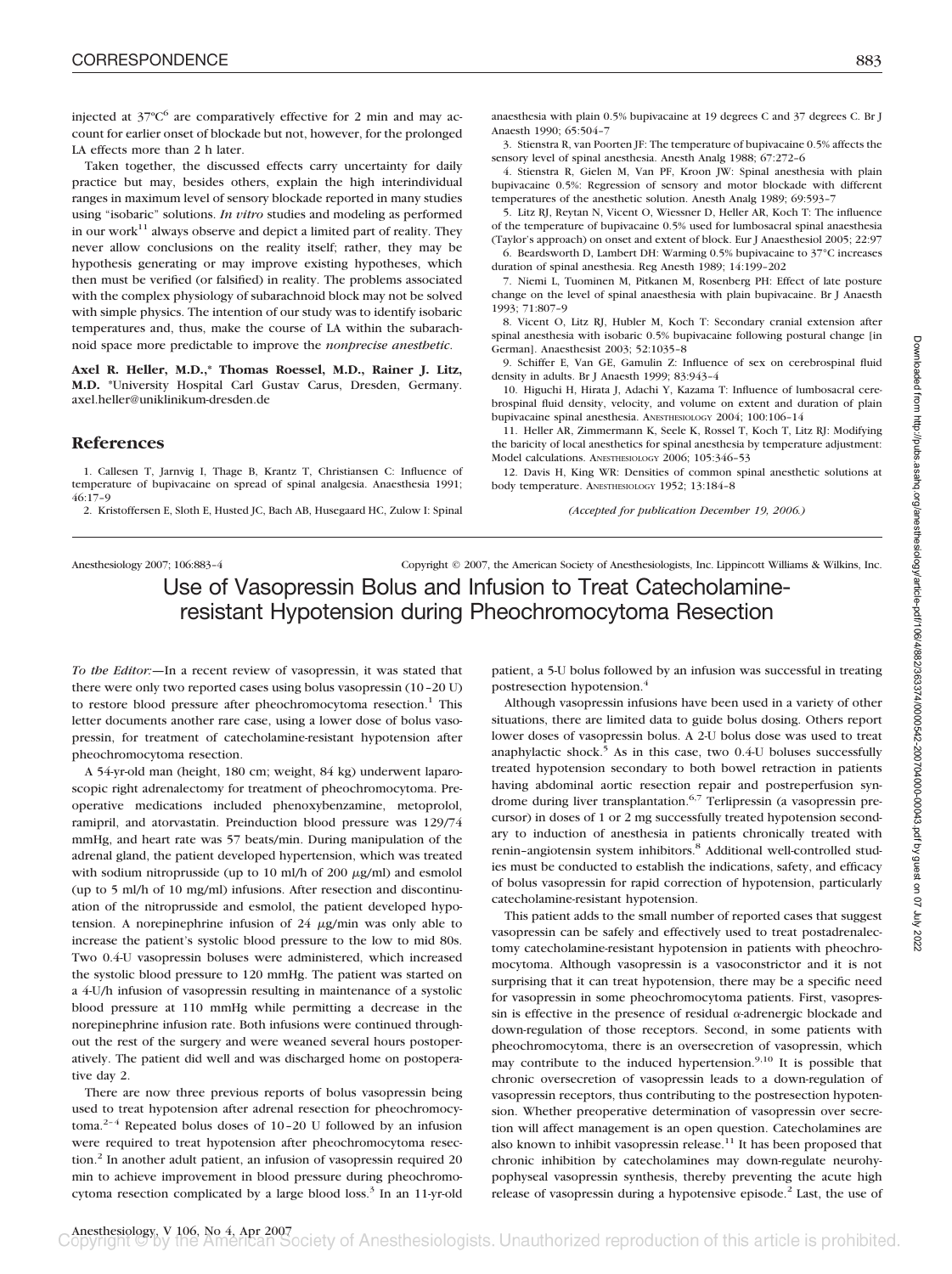vasopressin can reduce the catecholamine dose, thus allowing one to avoid their undesirable side effects such as increased myocardial oxygen consumption and ventricular arrhythmias.

**Jonathan V. Roth, M.D.,** Albert Einstein Medical Center, Philadelphia, Pennsylvania. rothj@einstein.edu

#### **References**

1. Treschan TA, Peters J: The vasopressin system physiology and clinical strategies. ANESTHESIOLOGY 2006; 105:599–612

2. Augoustides JG, Abrams M, Berkowitz D, Fraker D: Vasopressin for hemodynamic rescue in catecholamine resistant vasoplegic shock after resection of massive pheochromocytoma. ANESTHESIOLOGY 2004; 101:1022–4

3. Tan SG, Koay CK, Chan ST: The use of vasopressin to treat catecholamineresistant hypotension after phaeochromocytoma removal. Anaesth Intensive Care 2002; 30:477–80

4. Deutsch E, Tobias JD: Vasopressin to treat hypotension after pheochromocytoma resection in an eleven-year-old boy. J Cardiothorac Vasc Anesth 2006; 20:394–6

5. Schummer W, Schummer C, Wippermann J, Fuchs J: Anaphylactic shock: Is vasopressin the drug of choice? ANESTHESIOLOGY 2004; 101:1025-

6. Roth JV: Bolus vasopressin during hemorrhagic shock? (letter). Anesth Analg 2006; 102:1908

7. Roth JV: The use of vasopressin bolus to treat refractory hypotension secondary to reperfusion during orthotopic liver transplantation. Anesth Analg 2006; 103:261

8. Boccara G, Quattara A, Godet G, Dufresne E, Bertrand M, Riou B, Coriat P: Terlipressin *versus* norepinephrine to correct refractory arterial hypotension after general anesthesia in patients chronically treated with renin-angiotensin system inhibitors. ANESTHESIOLOGY 2003; 98:1338–44

9. Boccara G, Mann C, Guillon G: Secretion of vasopressin from a human pheochromocytoma (letter). Ann Intern Med 1998; 128:1049

10. Grazzini E, Breton C, Derick S, Andres M, Raufaste D, Rickwaert F, Boccara G, Colson P, Guerineau NC, Serradeil-le Gal C, Guillon G: Vasopressin receptors in human adrenal medulla and pheochromocytoma. J Clin Endo Met 1999; 84:2195–203

11. Day TA, Randle JC, Renaud LP: Opposing alpha and beta-adrenergic mechanisms mediate dose-dependent actions of norepinephrine on supraoptic vasopressin neurons *in vivo*. Brain Res 1985; 358:171–9

*(Accepted for publication December 19, 2006.)*

## Anesthesiology 2007; 106:884 Copyright © 2007, the American Society of Anesthesiologists, Inc. Lippincott Williams & Wilkins, Inc. Impact of Terlipressin on Hepatosplanchnic Perfusion: "Only the Dose Makes a Thing Not a Poison" (Paracelsus)

*To the Editor:—*With great interest, we read the comprehensive and well-written review article of Drs. Treschan and Peters<sup>1</sup> providing a thorough overview of the physiology and therapeutic indications of arginine vasopressin and its synthetic analogs. Nevertheless, we believe that the impact of the long-acting vasopressin analog terlipressin on hepatosplanchnic perfusion in the treatment of sepsis-related arterial hypotension has not been discussed appropriately. The authors conclude that "terlipressin is a potent intestinal vasoconstrictor, and evidence suggests decreased intestinal perfusion with terlipressin infusion."1 First, we wish to rectify that the cited study of Westphal *et al.*<sup>2</sup> investigated the effects of arginine vasopressin on gut mucosal microcirculation in septic rats, and not of terlipressin (as wrongly cited by Drs. Treschan and Peters<sup>1</sup>). Second, the effects of terlipressin on splanchnic perfusion are dependent on two important aspects, which the authors of the current review article did not refer to: (1) the role of aggressive fluid resuscitation and (2) the dose itself. In this context, Asfar *et al.*<sup>3</sup> reported that terlipressin even improved ileal microcirculation in fluid-challenged endotoxic rats. In contrast, in non–fluid-challenged rats, terlipressin infusion contributed to detrimental effects within the intestinal macrocirculation and microcirculation. In addition, the impact of terlipressin on intestinal perfusion seems to be dependent on the drug dosage and application form. Again, Asfar *et al.*<sup>4</sup> demonstrated that a goal-directed continuous low-dose infusion of terlipressin not only reversed the hypotensive–hyperdynamic circulation in porcine endotoxemia but also decreased global systemic oxygen consumption without compromising splanchnic metabolism and organ function. In summary, the current literature, also limited in extent, supports the view that low-dose terlipressin in conjunction with aggressive fluid challenge is a promising adjunct in our therapeutic repertoire for the treatment of systemic arterial hypotension resulting from distributive shock.<sup>5</sup>

**Matthias Lange, M.D.,\* Hugo Van Aken, M.D., Ph.D., Martin Westphal, M.D., Ph.D.** \*University of Muenster, Muenster, Germany. lange-m@anit.uni-muenster.de

#### **References**

1. Treschan TA, Peters J: The vasopressin system: Physiology and clinical strategies. ANESTHESIOLOGY 2006; 105:599–612

2. Westphal M, Freise H, Kehrel BE, Bone HG, Van Aken H, Sielenkamper AW: Arginine vasopressin compromises gut mucosal microcirculation in septic rats. Crit Care Med 2004; 32:194–200

3. Asfar P, Pierrot M, Veal N, Moal F, Oberti F, Croquet V, Douay O, Gallois Y, Saumet JL, Alquier P, Cales P: Low-dose terlipressin improves systemic and splanchnic hemodynamics in fluid-challenged endotoxic rats. Crit Care Med 2003; 31:215–20

4. Asfar P, Hauser B, Ivanyi Z, Ehrmann U, Kick J, Albicini M, Vogt J, Wachter U, Bruckner UB, Radermacher P, Bracht H: Low-dose terlipressin during longterm hyperdynamic porcine endotoxemia: Effects on hepatosplanchnic perfusion, oxygen exchange, and metabolism. Crit Care Med 2005; 33:373–80

5. Westphal M, Traber DL: Low-dose terlipressin for hemodynamic support in sepsis and systemic inflammatory response syndrome: Art for (he)art's sake or state of the art? Crit Care Med 2005; 33:455–7

*(Accepted for publication December 19, 2006.)*

Anesthesiology 2007; 106:884-5 Copyright © 2007, the American Society of Anesthesiologists, Inc. Lippincott Williams & Wilkins, Inc.

*In Reply:—*We appreciate the comments of Dr. Roth regarding the use of vasopressin to restore blood pressure after pheochromocytoma resection. This case certainly adds an interesting experience to the few published cases discussed in our recent review.<sup>1</sup>

The use of a very small vasopressin bolus dose (0.4 U) is a reasonable approach to evaluate the patient's reaction toward the drug. Dr. Roth used a vasopressin infusion (4 U/h  $\approx 0.07$  U/min) for blood pressure

maintenance. This dose is consistent with the recommendations for continuous vasopressin infusion when used as an adjunct vasopressor in septic shock  $(1 - 4 \text{ U/h} \approx 0.01 - 0.07 \text{ U/min})^2$ .

Use of vasopressin during pheochromocytoma resection has been described in a few patients with very different preoperative conditions (well-controlled blood pressure  $vs.$  hypertensive spells<sup>3,4</sup>), treated with different anesthetic regimens (intraoperative use of thoracic epidural  $vs.$  general anesthesia only<sup>3,4</sup>), and intraoperative complications ( $e.g.,$ severe blood loss<sup>4</sup>). Therefore, data are not comparable, and it is much David C. Warltier, M.D., Ph.D., served as Handling Editor for this exchange. too early to provide treatment recommendations. Undoubtedly, the

Anesthesiology, V 106, No 4, Apr 2007<br>Copyright © by the American Society of Anesthesiologists. Unauthorized reproduction of this article is prohibited.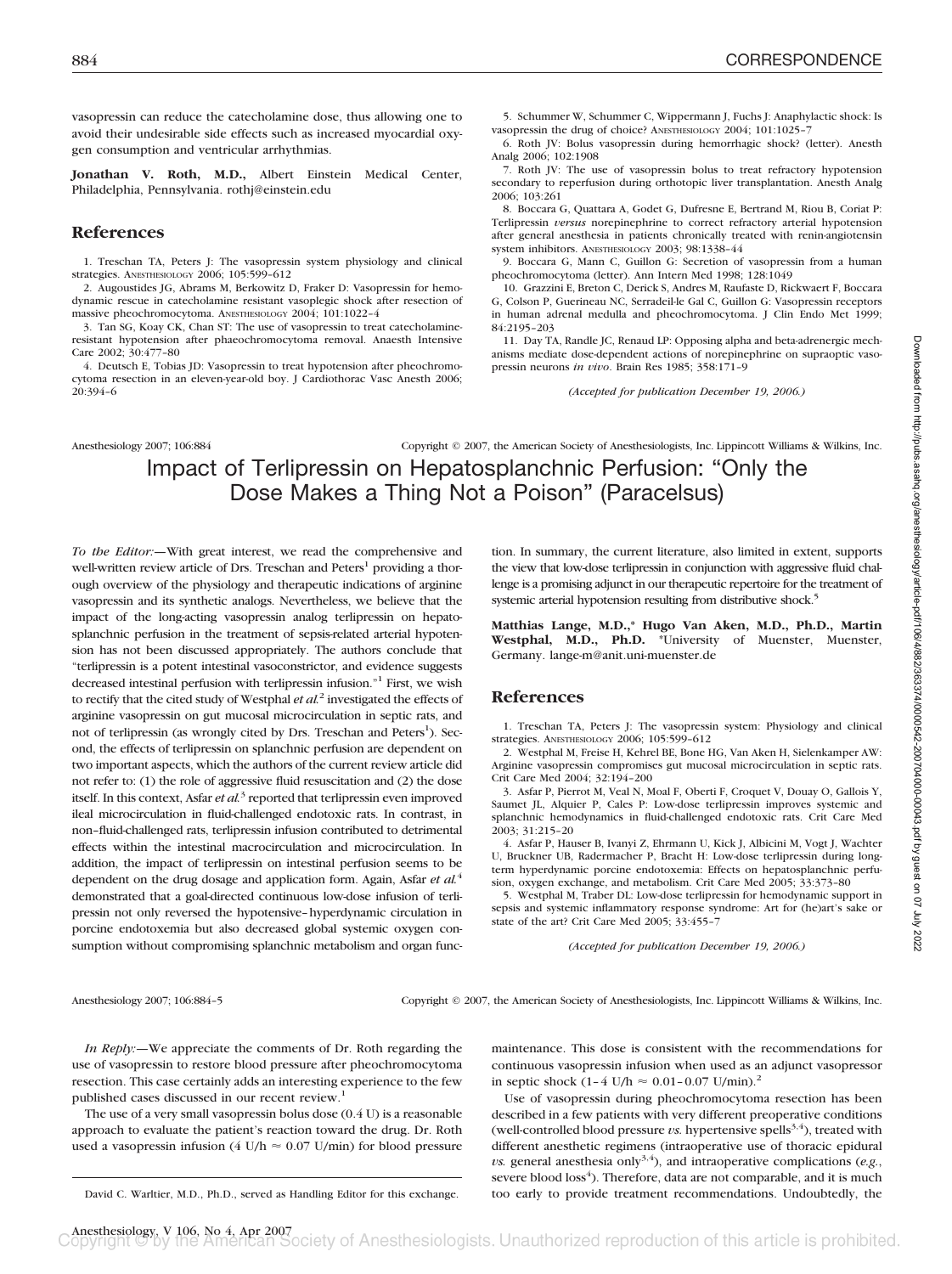role of the vasopressin system is of greatest interest in patients with pheochromocytoma and stresses the importance of the vasopressin system as an important backup system for blood pressure control.<sup>1</sup> We agree with Dr. Roth that some patients may have a specific need for treatment with exogenous vasopressin, due to down-regulation and/or preoperative pharmacologic blockade of adrenoceptors, down-regulation of vasopressin receptors, and/or "inadequately low" vasopressin release during acute hypotension. Further studies are needed to address these issues.

We thank Drs. Lange, van Aken, and Westphal for their comments on the impact of the long-acting vasopressin analog terlipressin on hepatosplanchnic perfusion. Westphal *et al.*<sup>5</sup> investigated the effects of arginine vasopressin on gut mucosal microcirculation in septic rats. In fact, their study provides evidence for severe abnormalities in mucosal blood flow after vasopressin infusion, adding to a number of studies that showed jeopardized splanchnic microcirculation due to vasopressin agonist activity at intestinal V1 receptors. In addition, both agents, arginine vasopressin and the specific vasopressin V1 agonist terlipressin, have been shown to significantly reduce the oxygen content of the gastric mucosa, suggesting malperfusion of the intestinal mucosa.<sup>6,7</sup> Furthermore, Westphal *et al.*<sup>8</sup> themselves summarized similar results as "data suggest that, in sepsis, vasopressin and terlipressin infusion may decrease gastrointestinal mucosal blood flow." In our recent review, $<sup>1</sup>$  we concluded that "terlipressin is</sup> a potent intestinal vasoconstrictor, and evidence suggests decreased intestinal perfusion with terlipressin infusion."

We agree with Dr. Lange *et al.* that this conclusion can be discussed further by taking into account also the role of fluid management and the dose itself. Asfar *et al.*<sup>9</sup> used studies in animals to investigate the influence of terlipressin on splanchnic perfusion, and results obtained in pigs show that a continuous low-dose infusion of terlipressin (5–15  $\mu$ g · kg<sup>-1</sup> · h<sup>-1</sup>) does not have detrimental effects on hepatosplanchnic perfusion, oxygen exchange, and metabolism. However, to our knowledge, this regimen has not been used in clinical trials in humans. Rather, terlipressin is usually administered in intravenous boluses of 1–2 mg. Bolus doses have been used by Asfar *et al.*<sup>10</sup> in their study on endotoxic rats. The bolus of  $6 \mu g/kg$  used in this study, however, is only 25–50% of the dose reported to be used in humans, and lower boluses have not been studied in clinical trials with humans so far. Even with their low bolus doses, Asfar *et al.* found a high mortality in endotoxic animals treated with terlipressin alone. Only when terlipressin was administered after adequate fluid resuscitation, ileal microcirculation improved, as expected. Therefore, these latter results sup-

port the importance of early and aggressive fluid resuscitation in sepsis<sup>11</sup> and also warrant further research on dosing of terlipressin in sepsis. However, until these results are available, terlipressin can not be recommended for routine use in septic patients because of its potentially detrimental intestinal vasoconstrictor activities. That is, what dose it takes to make this drug not a poison is unsettled.

Tanja A. Treschan, M.D.,\* Jürgen Peters, M.D. \*Universitätsklinikum Essen, Essen, Germany. tanja-astrid.treschan@uk-essen.de

#### **References**

1. Treschan TA, Peters J: The vasopressin system: Physiology and clinical strategies. ANESTHESIOLOGY 2006; 105:599–612

2. Dunser MW, Hasibeder WR, Wenzel V, Mayr AJ: Lessons learned from high-dosage vasopressin infusion in septic shock. Crit Care Med 2004; 32:1433–4

3. Augoustides JG, Abrams M, Berkowitz D, Fraker D: Vasopressin for hemodynamic rescue in catecholamine-resistant vasoplegic shock after resection of massive pheochromocytoma. ANESTHESIOLOGY 2004; 101:1022–4

4. Tan SG, Koay CK, Chan ST: The use of vasopressin to treat catecholamineresistant hypotension after phaeochromocytoma removal. Anaesth Intensive Care 2002; 30:477–80

5. Westphal M, Freise H, Kehrel BE, Bone HG, Van Aken H, Sielenkamper AW: Arginine vasopressin compromises gut mucosal microcirculation in septic rats. Crit Care Med 2004; 32:194–200

6. Panes J, Pique JM, Bordas JM, Llach J, Bosch J, Teres J, Rodes J: Reduction of gastric hyperemia by Glypressin and vasopressin administration in cirrhotic patients with portal hypertensive gastropathy. Hepatology 1994; 19:55–60

7. Morelli A, Tritapepe L, Rocco M, Conti G, Orecchioni A, De Gaetano A, Picchini U, Pelaia P, Reale C, Pietropaoli P: Terlipressin *versus* norepinephrine to counteract anesthesia-induced hypotension in patients treated with renin-angiotensin system inhibitors: Effects on systemic and regional hemodynamics. ANES-THESIOLOGY 2005; 102:12–9

8. Westphal M, Bone HG, Van Aken H, Sielenkamper AW: Terlipressin for haemodynamic support in septic patients: A double-edged sword? Lancet 2002; 360:1250–1

9. Asfar P, Hauser B, Ivanyi Z, Ehrmann U, Kick J, Albicini M, Vogt J, Wachter U, Bruckner UB, Radermacher P, Bracht H: Low-dose terlipressin during longterm hyperdynamic porcine endotoxemia: Effects on hepatosplanchnic perfusion, oxygen exchange, and metabolism. Crit Care Med 2005; 33:373–80

10. Asfar P, Pierrot M, Veal N, Moal F, Oberti F, Croquet V, Douay O, Gallois Y, Saumet JL, Alquier P, Cales P: Low-dose terlipressin improves systemic and splanchnic hemodynamics in fluid-challenged endotoxic rats. Crit Care Med 2003; 31:215–20

11. Dellinger RP, Carlet JM, Masur H, Gerlach H, Calandra T, Cohen J, Gea-Banacloche J, Keh D, Marshall JC, Parker MM, Ramsay G, Zimmerman JL, Vincent JL, Levy MM: Surviving Sepsis Campaign guidelines for management of severe sepsis and septic shock. Crit Care Med 2004; 32:858–73

*(Accepted for publication December 19, 2006.)*

Anesthesiology 2007; 106:885 Copyright © 2007, the American Society of Anesthesiologists, Inc. Lippincott Williams & Wilkins, Inc. GlideScope® Intubation Assisted by Fiberoptic Scope

*To the Editor:—*The difficult airway continues to challenge anesthesiologists. Recently, the development of laryngoscopes that have video cameras built in has led to some improvement in visualization of airway anatomy. One such device is the GlideScope<sup>®1</sup> (Saturn Biomedical Systems, Burnaby, British Columbia, Canada). It is equipped with a patent antifogging system that, together with a design that tends to keep the camera free of blood and secretions, has made visualization of airway structures better. However, despite better glottic visualization, on some occasions the endotracheal tube may still be difficult to pass into the larynx.

We recently provided general anesthesia to an obese female patient, aged 32 yr, weighing 142 kg, with a Mallampati class 4 airway. The patient had a short neck with a hyomental space of three finger-breadths. We chose to use the GlideScope® to facilitate the intubation. Although the camera revealed a class II view (only a portion of the vocal cords were visualized), it was impossible to maneuver the endotracheal tube into the laryngeal opening even using the stylet supplied by the manufacturer of the GlideScope®. We then removed the stylet while leaving the endotracheal tube tip still visible in the GlideScope® monitor. We threaded a fiberoptic scope through the endotracheal tube until its tip also became visible on the GlideScope® monitor. Then, by using the thumb lever on the fiberoptic scope to control the tip, we managed to pass the fiberoptic scope through the vocal cords into the trachea and then pass the tube over the scope. In essence, the fiberoptic endoscope provides a "controllable stylet" to facilitate entry into the airway.

**Michael S. R. Moore, M.D.,\* Anne B. Wong, M.D.** \*University of California, Irvine, California. msmoore@uci.edu

#### **Reference**

1. Benjamin FJ, French RA: An evaluation of the GlideScope, a new video laryngoscope for difficult airways: A manikin study. Eur J Anaesthesiol 2006; 6:517–21

Support was provided solely from institutional and/or departmental sources. *(Accepted for publication October 10, 2006.)*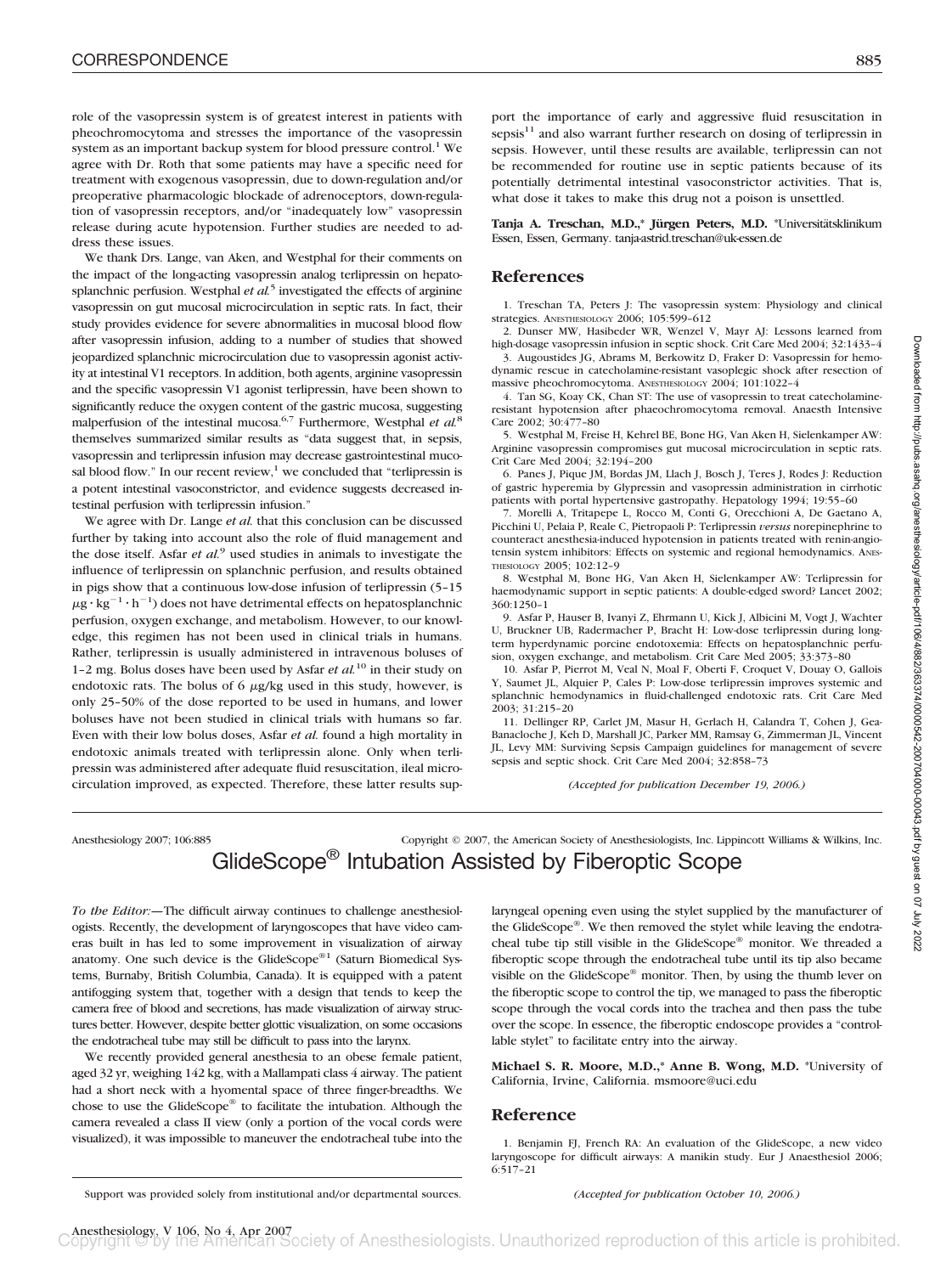Anesthesiology 2007; 106:886–8 Copyright © 2007, the American Society of Anesthesiologists, Inc. Lippincott Williams & Wilkins, Inc.

Optimizing GlideScope® Laryngoscopy: An *In Vitro* Study on an Airway Model

To the Editor:—The GlideScope® Videolaryngoscope<sup>1</sup>\* (GVL; Diagnostic Ultrasound Corporation, Bothell, WA, and Saturn Biomedical Systems Inc., Burnaby, British Columbia, Canada) has a video camera incorporated in the undersurface of its curved plastic blade, providing a detailed airway image on an integrated monitor. The shape of the GVL partially resembles the shape of the standard Macintosh laryngoscope (fig. 1A). However, a 60° upward angulation of the distal half of the blade allows for an easy visualization of the larynx, which is often better than that of a rigid laryngoscopy.2 Despite better laryngoscopic view with the GVL, intubation using a Macintosh laryngoscope was significantly faster.<sup>2</sup> In addition, in one series of 728 patients, the intubation failure rate of the GVL was 3.7% despite the ability to obtain grade 1 or 2 views most of the time. $3-5$ The paradox that the GVL provided better glottic visualization but not easy intubation may have been caused by patient-related factors, insufficient skills of intubators, and/or limitations of the device. Intubation with the GVL is limited by a sole reliance on the video image, because a line-of-sight view is nonexistent. We wondered whether this special design of the GVL might actually hinder accomplishment of intubation as a central purpose of the device.

Three steps are necessary for a successful intubation with the GVL: laryngoscope insertion and glottic visualization, delivery of the styletted endotracheal tube (s-ETT) in front of the GVL camera, and guidance of the disengaged endotracheal tube (d-ETT) through the glottis and into the trachea. As described in the operator's manual, the GVL is inserted down the midline of the tongue and can be used as either a curved blade (Macintosh style) or a straight blade (Miller style). We noticed that some novice intubators actually lever the laryngoscope and halt its advancement as soon as they obtain a glottic view, which can ensue before the tip of the laryngoscope reaches the vallecula. Others insert the GVL too quickly and too deeply and obtain either a close glottic view or an esophageal view. Retracting the GVL from the esophagus provides a close glottic view. The operators' manual states, "maximum laryngeal exposure may not facilitate intubation."<sup>1</sup> This is contrary to usual attempts made by intubators to obtain the best laryngoscopic view possible. We postulated that such attempts might actually render the passage of the ETT more difficult or impossible, and we explored these observations in an airway model.

We used a Laerdal airway anatomical model 252 500 on which to simulate GlideScope® laryngoscopy and tracheal intubation (figs. 1B and C). The GVL was slowly advanced down the midline of the model's tongue. The advancement was ceased at three locations: At location 1, the blade tip was at the tip of the epiglottis; at location 2, the blade tip was within the vallecula; and at location 3, the laryngoscope was behind (posterior to) the epiglottis (figs. 2A–C, main panels). The initial position of the laryngoscope at each location was adjusted to give a view of only the arytenoids, grade 2b laryngoscopic view<sup>5</sup> (figs. 2A–C, accessory panels in the upper right corner). After performance of tracheal intubation with this initial laryngoscopic view, the GVL position was modified twice at each location. The laryngoscope was lifted first, and the trachea was intubated. The laryngoscope was then levered, with the distal end pointing up, and the trachea was intubated.



**Fig. 1. (***A***) A standard GlideScope Videolaryngoscope (Diagnostic Ultrasound Corporation, Bothell, WA, and Saturn Biomedical Systems Ind., Burnaby, British Columbia, Canada) with a visible bulge of the camera that is embedded in the distal half of the GlideScope Videolaryngoscope blade. The tip of the GlideScope Videolaryngoscope blade extends above the camera axis. (***B***) View of the oropharynx and the glottis of a plastic Laerdal airway anatomical model 252 500 (Laerdal Medical LTD, Orpington, Kent, United Kingdom). (***C***) Side view of the larynx and the trachea of the same model.**

Support was provided solely from institutional and/or departmental sources. The authors have no financial relation to the manufacturer of the GlideScope<sup>®</sup> Videolaryngoscope (Diagnostic Ultrasound Corporation, Bothell, Washington). Presented as a poster at the 80th Scientific Congress of the International Anesthesia Research Society, San Francisco, California, March 24 –28, 2006, and at the 10th Annual Scientific Meeting of the Society for Airway Management, San Diego, California, September 15–17, 2006.

<sup>\*</sup> Additional instructions available at: http://www.virox.com/protocols/pdf/ ManufacturersGlideScopeManual.pdf. Accessed November 5, 2006.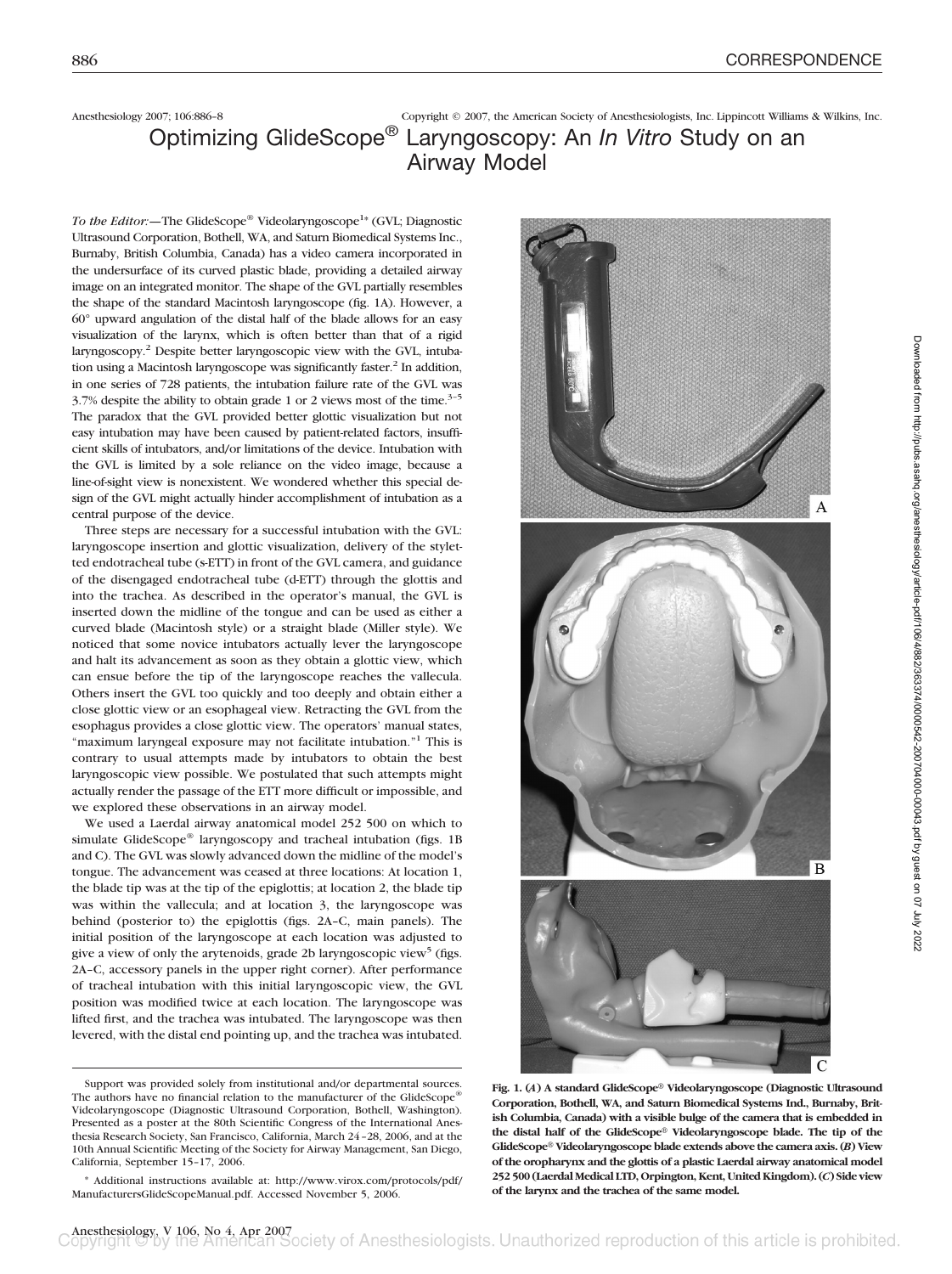

**Fig. 2. The tip of the GlideScope® Videolaryngoscope blade was placed at three airway locations. (***A***) Location 1: The tip of the GlideScope® Videolaryngoscope is at the tip of the epiglottis. (***B***) Location 2: The tip is in the vallecula. (***C***) Location 3: The tip is behind (posterior to) the epiglottis. The initial position of the laryngoscope at each location was adjusted to give a view of only the arytenoids (accessory panels in the** *upper right corner***); notice a close-up view of the glottis in** *C***. The GlideScope® Videolaryngoscope camera axis (***white horizontal line***) is almost fully aligned with the laryngotracheal axis (***black line***) at** all three locations. PPW = posterior pharyngeal wall.

C

The same course of action was followed at locations 1, 2 (figs. 3A and B), and 3. We performed the whole process of nine intubations twice: the first time using a recommended  $60^{\circ}$  stylet angle<sup>1</sup> and the second time using a 90° stylet angle.<sup>6</sup> A lubricated 5.5-mm s-ETT was used to



**Fig. 3. The GlideScope® Videolaryngoscope blade is at location 2 (vallecular position). (***A***) The laryngoscope was gently lifted, providing adequate room for endotracheal tube (ETT) insertion and advancement. Camera axis and the laryngotracheal axis are aligned. (***B***) The laryngoscope was levered, resulting in extreme reduction of the oropharyngeal space and immediate glottic space for ETT insertion and advancement. There is a severe misalignment of the camera axis and the tracheal axes. Advancement of the disengaged ETT into the trachea is difficult because of an unfavorable angle of impact of the ETT tip and the anterior tracheal wall. Twisting the styletless ETT in a corkscrew manner is used to advance the ETT into the trachea.**

minimize adhesion between the ETT and the model structures. The ETT was loaded on a malleable stylet with the ETT bevel facing to the left for all intubations. The intubator's hands maneuvering the laryngoscope and the s-ETT were recorded using a camcorder, while the passage of the d-ETT through the glottis was captured from the GVL video output (figs. 2 and 3, main panels and accessory panels, respectively). These two videos were synchronized and processed using video editing software (Adobe Premiere Pro 1.5; Adobe Systems Inc., San Jose, CA). Two compiled videos were then reviewed simultaneously.

Because of softness of the tongue, lifting the laryngoscope at location 1 misdirected the camera axis from the arytenoids toward the vallecula, shifting the view from grade 2b to grade 3. Gentle lifting of the GVL at locations 2 and 3 enhanced the laryngoscopic view from grade 2b to grade 2a. Levering the GVL pointed the camera axis upward as to provide visualization of the anterior portion of the glottis (fig. 3B). During this phase, the intubator purposefully avoided lifting the laryngoscope to avoid lifting the glottic structures. Extreme levering of the laryngoscope provided a grade 1 view at locations 1 and 2. The position of the camera close up to the glottis prevented visualization of the most anterior glottic portion at location 3. Insertion of the s-ETT and advancement of the d-ETT was easier and quicker at location 2 than at locations 1 and 3. Advancement of the d-ETT was easier and